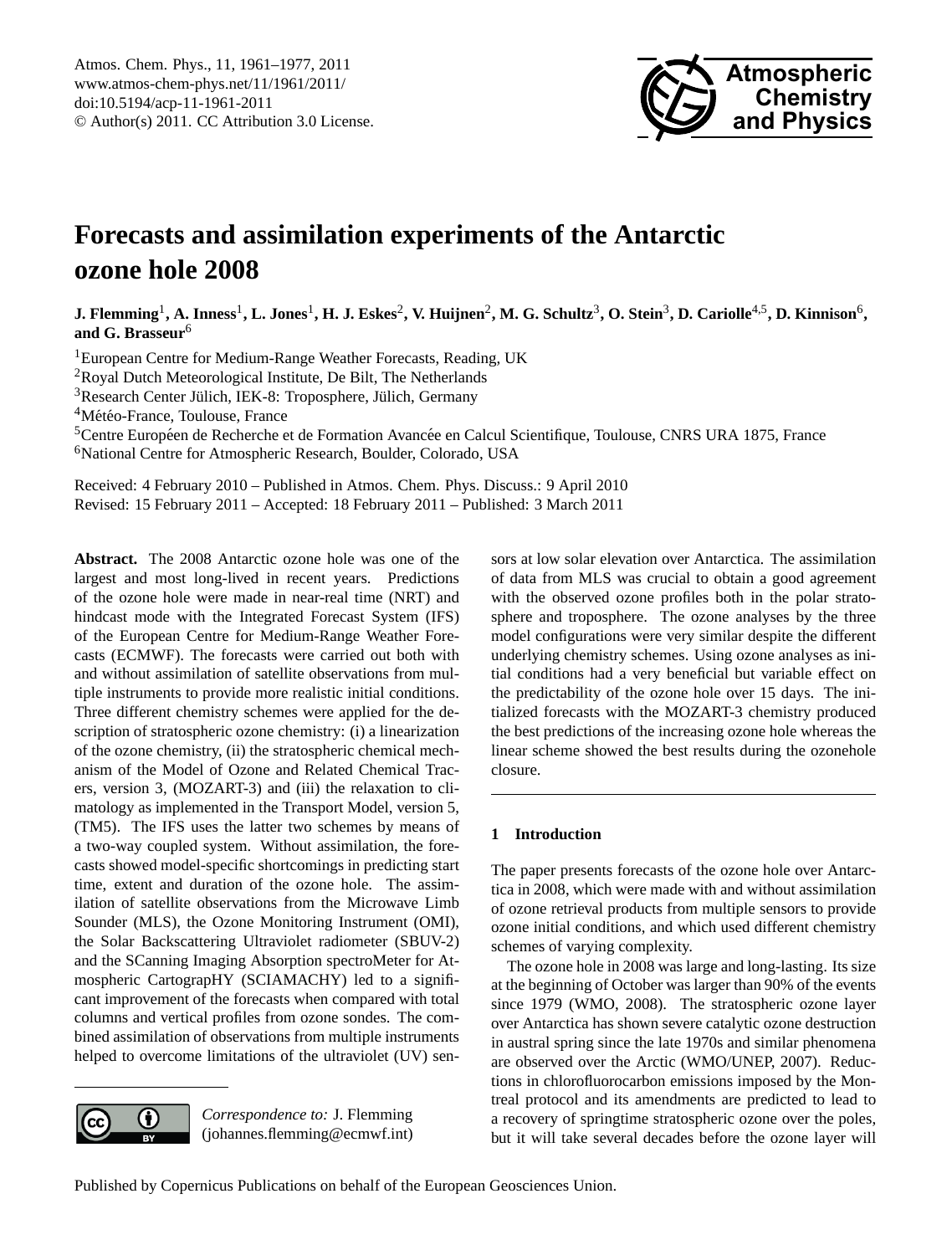be healed (Newman et al., 2006). Hence, monitoring of the stratospheric ozone depletion remains important to assess the increase in UV radiation at the surface.

Ultraviolet to visible range (UV-VIS) instruments provide the longest record of ozone measured from space, and sensors such as the Ozone Monitoring Instrument (OMI) and the SCanning Imaging Absorption spectroMeter for Atmospheric CartograpHY (SCIAMACHY) can provide high resolution ozone total column observations. However, the restricted sun light at the ozone-hole onset limits the use of UV-VIS sensors at this time. The Microwave Limb Sounder (MLS) does not depend on sun light and can make profile observations over Antarctica during the whole year, albeit with a low horizontal resolution. Modelling the correct timing and magnitude of the Antarctic ozone hole involves a complex interplay between dynamical phenomena, i.e. the strength and temperature of the Antarctic vortex, slow heterogeneous chemical processes during the austral winter and the rapid release of chlorine and bromine when sun light reaches the polar region (Solomon, 1999).

Ozone has been included in global numerical weather prediction (NWP) models as a prognostic variable since the mid-1990's (Derber and Wu, 1998) in order to assimilate satellite observations of ozone within the NWP data assimilation framework. Besides the monitoring of the man-made ozone depletion, the crucial role of ozone in the atmospheric radiation budget and its link to wind fields (Allaart et al., 1993; Riishojgaard, 1996) through its tracer characteristics motivated the introduction of the ozone variable. The underlying ozone chemistry schemes are often simplifications of stratospheric processes derived from parameterizations of Chemical Transport Model (CTM) results (Cariolle and Déqué, 1986; McLinden et al., 2000; McCormack et al., 2006) or observed climatologies (Fortuin and Kelder, 1998). For example, Geer at al. (2007) compare different ozone assimilation systems based on linear chemistry schemes. Coy et al. (2007) investigate the influence of observation and model biases for the assimilation by a model system with and without a linear chemical scheme. As pointed out in a review by Lahoz et al. (2007), using data assimilation systems based on CTMs (e.g. Khattatov et al., 2000; Ménard et al., 2000; Errera et al., 2008; Massart et al., 2009) has been an alternative to the NWP approach. The CTM systems can apply more complex chemical schemes and give the opportunity to study the chemical impact on other species during the ozone assimilation.

At the European Centre for Medium-Range Weather Forecasts (ECMWF), ozone has been operationally assimilated and forecast using an updated version of the linearized scheme by Cariolle and Déqué (1986) since 1999 (Hólm et al., 1999), and it was included in the ERA40 re-analysis (Dethof and Hólm, 2004). Within the "Global and regional Earth-system Monitoring using Satellite and in-situ data" (GEMS) project (Hollingsworth et al., 2008), the ECMWF's integrated forecast system (IFS) was extended to be able to simulate and assimilate, using its 4D-Var implementation, reactive gases such as ozone, carbon monoxide, nitrogen dioxide, formaldehyde and sulfur dioxide in both the troposphere and the stratosphere. This has been achieved by means of a coupled system (Flemming et al., 2009) in which the IFS is linked to the CTMs MOZART-3 (Horowitz et al., 2003; Kinnison et al., 2007) or TM5 (version KNMI-cy3-GEMS, Krol et al., 2005). In the coupled system IFS-CTM, the IFS makes use of the simulation of chemistry, emission and deposition in the CTM without directly simulating these source and sink processes in the IFS. The MOZART-3 chemical mechanism explicitly simulates ozone chemistry including stratospheric processes whereas the TM5 version used here applies a relaxation to stratospheric ozone climatology. The new coupled system combines the NWP approach with the CTM-based approach for simulation and assimilation of atmospheric constituents in both the stratosphere and the troposphere. It is therefore essential that the ozone assimilation by the coupled system IFS-CTM does not degrade the ozone values in the troposphere. This is a difficult task because of the dominance of stratospheric ozone in the total column and the limited vertical information of satellite observations.

Ozone retrievals from OMI, SCIAMACHY, SBUV-2 and MLS have been assimilated in this study. The MLS retrievals have the potential of being important for the quality of the ozone analyses because of the ability of MLS to measure during the polar night and to provide vertical profile information between the lower mesosphere and the stratosphere. While many studies (e.g. Levelt, et al., 1998; Eskes et al., 2002; Geer et al., 2006) focus on the assimilation of only one specific instrument, ozone profile retrievals from MLS have been assimilated together with retrievals from one UVinstrument such as SBUV-2 (Jackson and Orsolini, 2008) or OMI (Stajner et al., 2008). The use of multiple instruments raises the question of the inter-instrument biases since they could degrade the analyses. The precise quantification of these biases in the time of the ozone hole, as shown in this paper, is complicated by the different sampling of the instruments, the reduced retrieval quality at low solar elevation and the pronounced horizontal ozone gradients.

In addition to evaluating the quality of the ozone assimilation and chemistry, this paper also investigates the time span over which the initialization with ozone analyses improves the forecast for each chemical scheme. This "chemical predictability" of ozone has to be distinguished from the "meteorological predictability" of the underlying dynamical processes. In order to demonstrate the impact of the chemical scheme on the predictability, initialized ozone forecast were carried out with all three chemistry schemes and with a tracer without chemical conversion.

Predictability is understood as the time span over which a satisfactory forecast can be made. The predictability is therefore related to the model performance, which depends on the quality of the model, its initial conditions and boundary data (Kalnay, 2003). The chaotic behavior of atmospheric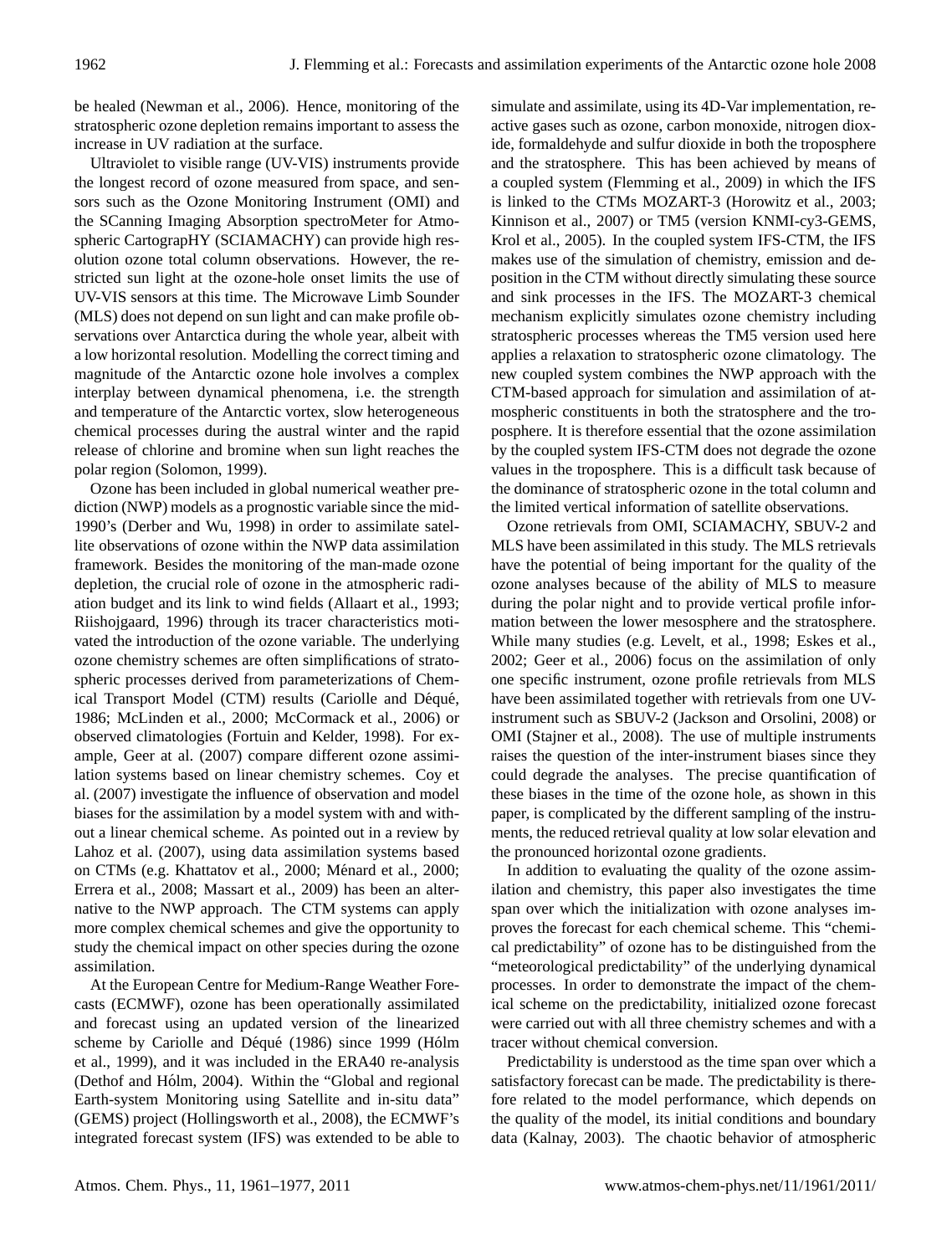dynamics has led to the well known realization that the predictability of the weather itself is limited (see for an overview Lorenz, 2006, in Palmer and Hagedorn, 2006) and that it varies with respect to the meteorological situation. The impact of the chaotic aspect of the predictability can be quantified with an ensemble of meteorological forecasts which use slightly different meteorological initial conditions. These forecasts will diverge more quickly if the predictability is low. The sensitivity of CTMs to initial conditions of the concentrations is strongly controlled by the strength of the simulated sink and source terms. As in the case of the meteorological model, the impact of the initial conditions vanishes but – in contrast to the meteorological case – an ensemble of CTM forecasts will not diverge if the initial concentration of the concentrations were slightly disturbed but they will reach a state controlled by the sources and sinks.

The chemical lifetime of ozone in the stratosphere varies with height from a month in the lower part to a couple of hours in the upper part as simulated by two-dimensional CTMs (e.g., Fig. 6 in Gray and Pyle, 1989). The lifetime of ozone is also significantly shorter during the development of the ozone hole.

Most of the variability of stratospheric ozone on the global scale is caused by dynamical processes. That is why anomalies of the geopotential height in the stratosphere have been successfully used as a predictor for the ozone variability (Long et al., 1996). Sekiyama and Shibata (2005) identify the predictability of the 100 hPa geopotential height as the limiting factor for the predictability of the ozone anomalies. Simmons et al. (2005) show that the dynamical features of the vortex, even during the vortex split event in 2002, can be well predicted. The quality of the ozone hole forecast will depend strongly on the correct representation of the chemical processes since the ozone lifetime is shortened.

Eskes et al. (2002) obtain a predictability range of at least four to five days based on anomaly correlations of total ozone with respect to monthly means for the southern hemisphere. Stajner et al. (2006) show improvements in prediction of ozone in middle latitudes over several days from wellcaptured dynamical variability and improved initialization of ozone values in the polar vortex due to assimilation of ozone data from solar occultation instruments. Tegtmeier and Shepherd (2007) report much longer lasting, i.e. half a year and more, correlations of observed stratospheric ozone anomalies in the extra-tropics, which they attribute to anomalies in odd nitrogen compounds.

While the dynamical processes determine the spatial patterns of the ozone fields, the biases of the simulated ozone concentrations are caused by the accumulation of chemical biases and of biases due to errors in the resolved-scale and sub-scale transport processes (van Noije et al., 2004; Rind et al., 2007). If these biases are corrected by using ozone analyses as initial conditions, the effect might be longlasting because of the long-lasting impact of ozone anomalies mentioned above. The correct initialization of stratospheric ozone fields is therefore not only important for NRT forecasts but also for independent CTM runs, which are shorter than one year.

Using prognostic ozone fields in the radiative transfer calculation is an interesting prospect to improve temperature biases of NWP or climate models in particular in the stratosphere. For this purpose, simulations of realistic ozone profiles are required. For instance, de Grandpré et al. (2009) show improvements in temperature predictability at 50 hPa by one day with a coupled Chemistry-Dynamics Assimilation system, which uses a full chemistry scheme and assimilates ozone profiles of the Michelson Interferometer for Passive Atmospheric Sounding (MIPAS).

The remainder of the paper is structured as follows. The three different chemistry schemes and the model configuration are described in Sect. 2. The data assimilation set-up and the assimilated observations, including an investigation of the inter-instrument biases, are also introduced in this section. Section 3 contains the evaluation of the ozone forecast with and without ozone assimilation in the period from August to December 2008. The first step is the validation against column values of ozone sondes to evaluate the analyses with independent data. In the next step, the ozone-hole size below 220 Dobson Units (DU) is used as a compact parameter to study the forecasts with different forecast lead times and initializations. The last step in the evaluation looks at the shape of the forecast ozone profiles. The paper ends with conclusions and a summary of the results in Sect. 4.

#### **2 Model and experiment set-up**

#### **2.1 Three schemes for stratospheric ozone chemistry**

The model configurations of the IFS for this study differed only in their simulation of the ozone chemistry. The IFS used (i) a linearized scheme, which is a further development of the scheme by Cariolle and Déqué (1986), (ii) a full chemistry scheme implemented in the CTM MOZART-3 and (iii) a climatological approach, which is the relaxation to the ozone climatology as implemented in the CTM TM5. The latter two schemes have been made accessible to the IFS by means of a two-way coupled system that links the IFS to the CTMs MOZART-3 and TM5. The coupled system is described and validated in Flemming et al. (2009). The coupled CTMs, which are driven by IFS meteorological data, provide the IFS with the tendencies of sink and source processes which are not directly modeled in the IFS. The chemical conversion rates from the linear scheme are calculated as part of the IFS code.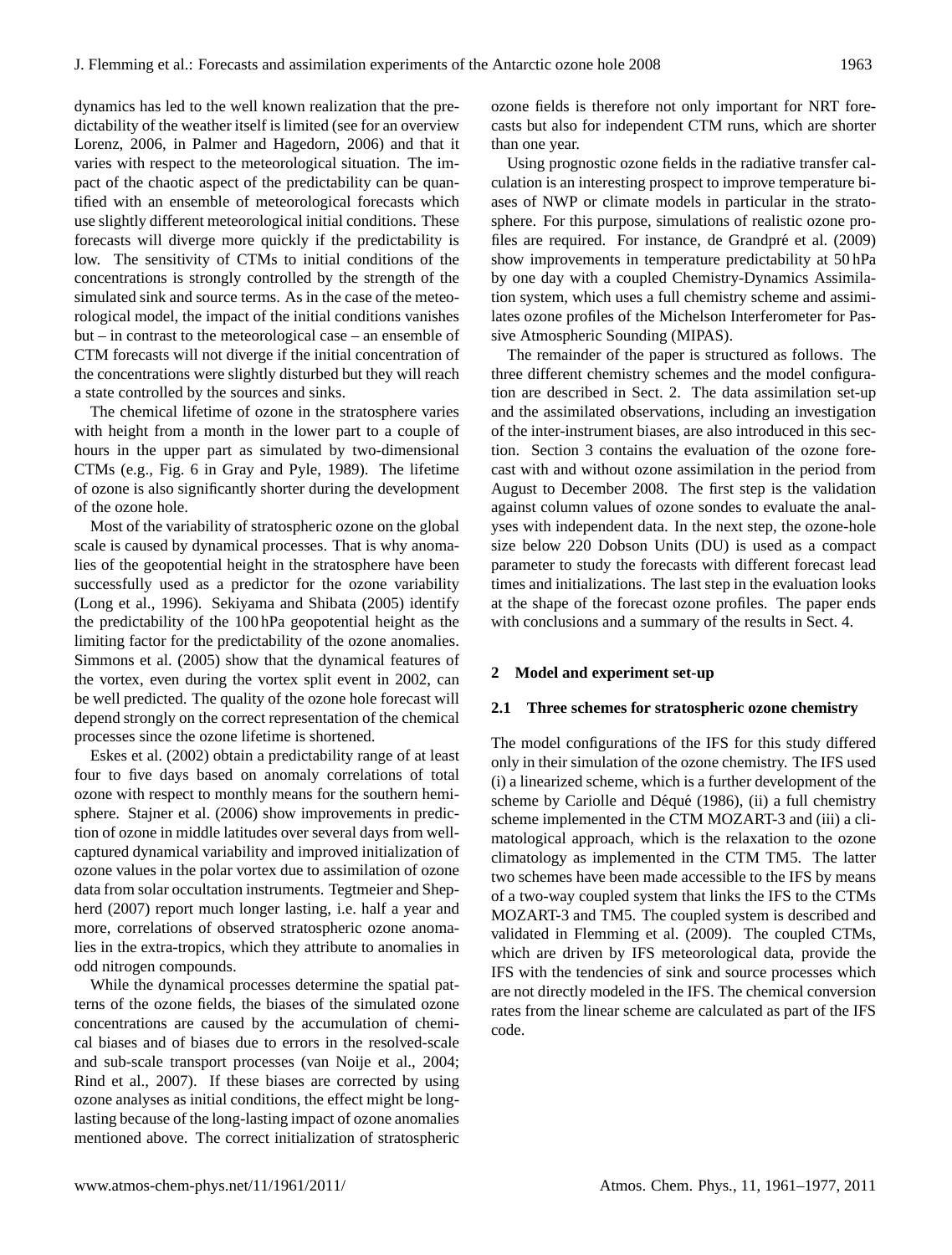## **2.1.1 Linear scheme (IFS)**

The parameterization is a description of the ozone chemistry in the stratosphere. The temporal change due to chemical sources and sinks of ozone is simulated in the following way:

$$
\frac{d\Theta_3}{dt} = c_1 + c_2(\Theta_3 - \overline{\Theta_3}) + c_3(T - \overline{T}) + c_4(\int_p^0 \Theta_3 - \int_p^0 \overline{\Theta_3}) + c_5(\overline{\text{Cl}_{eq}})^2\Theta_3
$$

The change depends on the deviations of the ozone concen-

tration O<sub>3</sub>, temperature T and overhead ozone columns  $\int_0^0$ p  $O<sub>3</sub>$ from the respective mean modeled 2-D photochemical equi-

librium state  $\overline{T}$  and  $\overline{O_3}$  (Cariolle and Teyssedre, 2007, version 2a). The coefficients  $c_1$ ,  $c_2$ ,  $c_3$  and  $c_4$  vary monthly and are given for different latitude band and pressure levels. The formula also includes a parameterization of the rapid ozone loss due to the chlorine catalytic cycle which is based on a prescribed global equivalent chlorine content  $\overline{Cl_{eq}}$  of 3.31 ppbv. The coefficient  $c_5$  is not zero only at temperatures below 195 K in daylight conditions. Its non-zero value corresponds to an e-folding time of about 5 days.

# **2.1.2 Full scheme (IFS-MOZART)**

The MOZART-3 chemical mechanism simulates the tropospheric and stratospheric chemistry with 106 species. The chemical mechanism is described in Kinnison et al. (2007). It also includes the ozone destruction caused by catalytic chemistry of halogenic compounds and their activation by heterogeneous reaction on the surfaces of polar stratospheric clouds (PSC). The PSCs simulated by the MOZART-3 are liquid binary sulfate, nitric acid trihydrate (NAT), supercooled ternary solution and water ice. The model version described in Kinnison et al. (2007) was further updated in the following details: (i) improved local conservation of inorganic chlorine and bromine, (ii) correction of photolysis look-up tables, (iii) update of rate constants according to Sander et al., (2006) and (iv) improved simulation of surface area density of NAT and ice PSCs. The MOZART-3 code version 3.5.02 used in this study is consistent with the code of the Whole Atmosphere Community Climate Model (WACCM), version 3.5.48, which was validated in SPARC CCMVal (2010).

# **2.1.3 Climatological scheme (IFS-TM5)**

TM5 simulates tropospheric ozone with a modified CBM4 (Carbon Bond Mechanism 4) scheme (Houweling et al., 1989). It does not apply any representation of stratospheric chemistry; instead the ozone field in the stratosphere is constrained by climatology. This is based on a monthly varying, pressure dependent, zonal-average ozone concentration field representative for the years 1980–1991 (Fortuin and Kelder, 1998). Ozone is nudged to the climatology above 45 hPa in the tropics, and above 90 hPa at all other latitudes. The relaxation times are 2.5 and 4 days, for the tropics and the extratropics, respectively.

### **2.2 Data assimilation method**

The ozone satellite observations were assimilated by ECMWF's incremental formulation of the four-dimensional variational data assimilation (4D-Var) method. A description of the 4D-Var data assimilation algorithm of the IFS is given by Mahfouf and Rabier (2000) and with focus on the assimilation of aerosol in Benedetti et al. (2009). In 4D-Var, a cost function is minimized over a time window in such a way that the resulting analysis is an optimal combination of the model fields and the observations. Prescribed model and observation error statistics determine how much weight is given to the modeled and observed values in the combination. 4D-Var makes it possible to fully take into account all observations within the minimization time window. In 3D-Var, unlike 4D-Var, observations are assumed to occur at the same time.

A detailed description and examples of the application of the coupled system IFS-MOZART for the assimilation of atmospheric constituents can be found in Inness et al. (2009). The implementation of the chemistry simulation into the 4D-Var apparatus with the coupled system follows the assimilation of ozone with the parameterized chemistry (Dethof and Hólm, 2004), which means that the chemistry scheme is applied to determine the increments between the model and the observations but it is not included in the minimization by the adjoint and tangent linear model which is applied to these increments. The adjoint and tangent linear model accounts only for transport processes, which are assumed to be the main reason for the variability on the time scale of the assimilation window of twelve hours.

The background errors of ozone were derived from an ensemble of forecasts (Fisher and Andersson, 2001) applying the linear ozone chemistry scheme. The background error matrix is represented in a wavelet formulation (Fischer, 2006). The same background error matrix was used in all assimilation runs.

The assimilation of ozone data with all three model configurations is statistically univariate in the sense that zero background error covariance terms between the chemical tracers and the meteorological fields were defined. The impact of the ozone data assimilation on wind and temperature fields has been switched off. A possible impact on the rest of the chemical species in MOZART-3's full chemistry scheme appeared only as a consequence of the chemical interaction in the coupled CTM, which uses the analyzed ozone fields as initial conditions every 12 h (Flemming et al., 2009).

# **2.3 Assimilated satellite observations**

Table 1 lists the assimilated satellite observations. OMI and SCIAMACHY retrievals are total column data whereas MLS and SBUV-2 retrievals are partial columns at mostly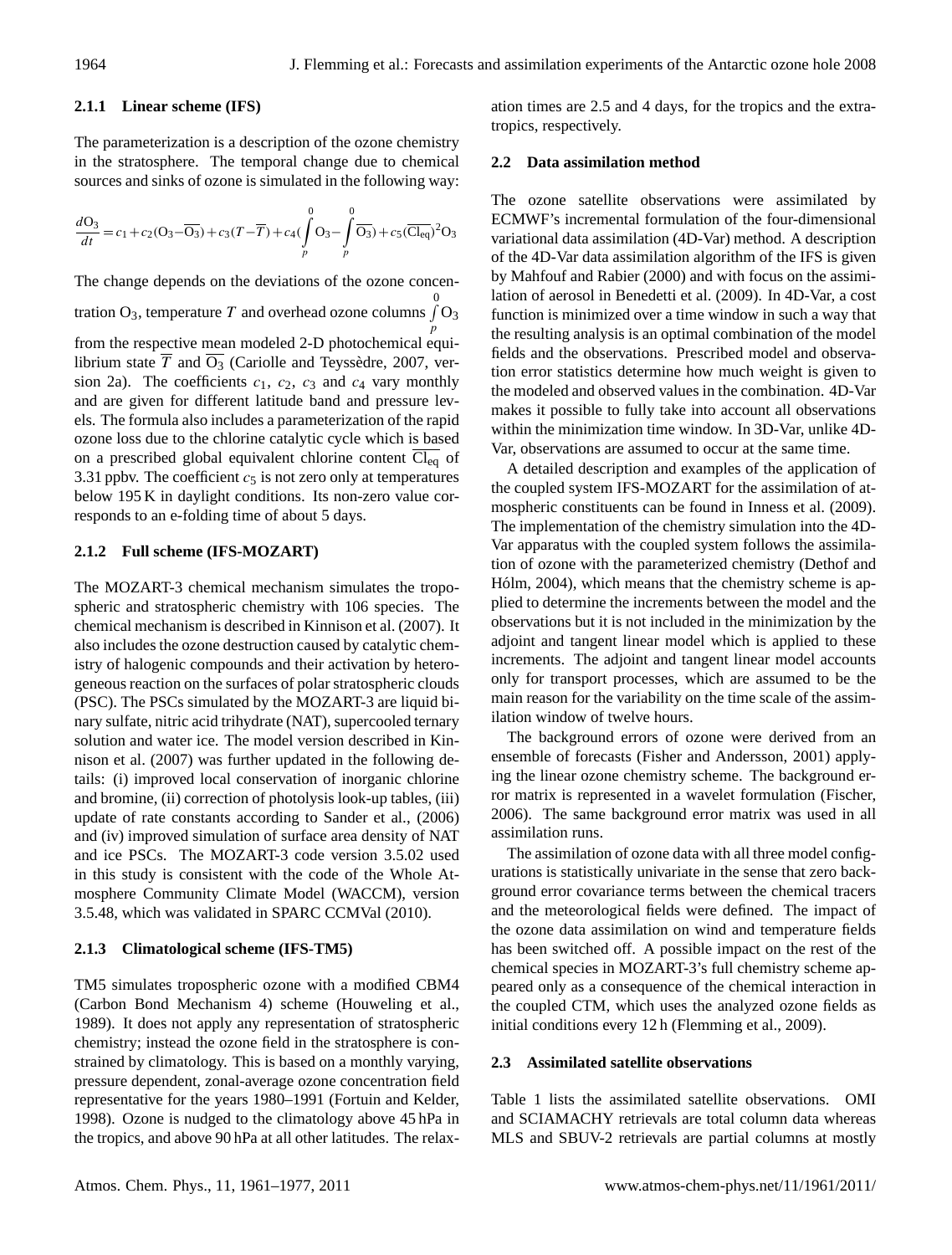| Sensor           | Platform      | Assimilated columns  | Blacklist cri-<br>teria                  | Provider    | Product                        |
|------------------|---------------|----------------------|------------------------------------------|-------------|--------------------------------|
| SBUV-2           | NOAA 16/17/18 | $6(0.1 - 1013 hPa)$  | $SOE < 6^{\circ}$<br>$LAT < -80^{\circ}$ | <b>NOAA</b> | V8                             |
| <b>OMI</b>       | <b>AURA</b>   | Total                | $SOE < 10^{\circ}$                       | <b>NASA</b> | OMDOAO3 v883                   |
| <b>SCIAMACHY</b> | Envisat       | Total                | $SOE < 6^{\circ}$                        | <b>KNMI</b> | O <sub>3</sub> doas            |
| MLS              | <b>AURA</b>   | $16(0.02 - 215 hPa)$ |                                          | <b>NASA</b> | MLS-Aura L2GP-O3_v02-23-NRT-03 |

**Table 1.** Assimilated satellite observations, specifications and blacklist criteria with respect to solar elevation (SOE) and latitude (LAT).

stratospheric levels. Comprehensive validation studies of the retrieval with ground based measurements were presented by Balis et al. (2007) for OMI, Froidevaux et al. (2008) for MLS, by Eskes et al. (2005) for SCIAMACHY and Bhartia et al. (1996) for SBUV-2.

The horizontal resolution of MLS is about 200–300 km and the vertical resolution is about 3 km in the range from 0.1 hPa to 215 hPa. The horizontal resolution of OMI is 13 x 24 km and that of SCIAMACHY is  $30\times60$  km. The horizontal resolution of MLS is about 2–3 times coarser than the resolution of the assimilating model. The horizontal resolution of OMI and SCIMACHY is about 8 and 3 times finer than the IFS resolution of about 120 km

The vertical resolution of MLS in the considered region was about half as fine as the resolution of the assimilating model. The height of the IFS layers varies from 1 km to 2 km between 150 and 1 hPa, whereas the MLS data have a vertical resolution of about 3 km in this pressure range. It was therefore useful to provide the data assimilation system with partial columns to better account for the difference in vertical resolution. The MLS data were converted to partial columns without loss of the vertical resolution.

The data providers observation-error data were used, but they were modified to be at least 10% for OMI and SBUV. The original retrieval errors were increased because they did not include the representativeness error of the observation for the respective model grid box. In the considered area between  $60^\circ$  and  $90^\circ$  S, the errors of OMI and SCIAMACHY ranged from 20% to 30%. The error of the stratospheric partial columns was about 5-10% above 68 hPa for MLS and above 16 hPa for SBUV-2, and up to 25% for the partial columns below.

As part of ECMWF operational activities, the ozone observations are monitored in terms of inter-instrument biases and their impact on the analysis before they are actively used in operational mode (Dragani, 2009). This procedure results in a quality control that prevents observations from being assimilated if their accuracy is low. Blacklist criteria have been developed to exclude data observed at low solar elevation angles (see Table 1). Further, the high-resolution data from OMI and SCIAMACHY are thinned by choosing one observation within each  $1^\circ \times 1^\circ$  grid box. The thinning algorithm takes the first observation which is not closer than



**Fig. 1.** Number of assimilated satellite observations per day over Antarctica (60◦ S–90◦ S) in the period from 1 August to 31 December 2008.

half a thinning-grid box length from the selected observation in neighboring grid boxes. A different observation is chosen for different times because of the variable mapping between the model grid and the orbit location. Thinning is applied to minimize the spatial correlation between the observation errors, which is not accounted for within the 4D-Var implementation.

Figure 1 shows the number of the assimilated observations, i.e. the ones passing the quality test, for the period 1 August to 31 December 2008 between 60◦–90◦ S. The sensors using solar UV-VIS radiation (SCIAMACHY, OMI, and SBUV) were only gradually providing more usable observations with increasing length of the solar day. The microwave observations of MLS were available in the same quantity over the whole period and were therefore the dominant information source until mid-October. The number of the SBUV-2 observations was small compared to that of the other instruments, which led to their generally small influence during the assimilation. SBUV-2 had the biggest influence in the upper stratosphere. All observations apart from MLS were received in NRT and the hindcast experiments used also these data sets.

The study of inter-instrument biases has to consider that the instruments measure at different times and locations, which is of importance because of the large horizontal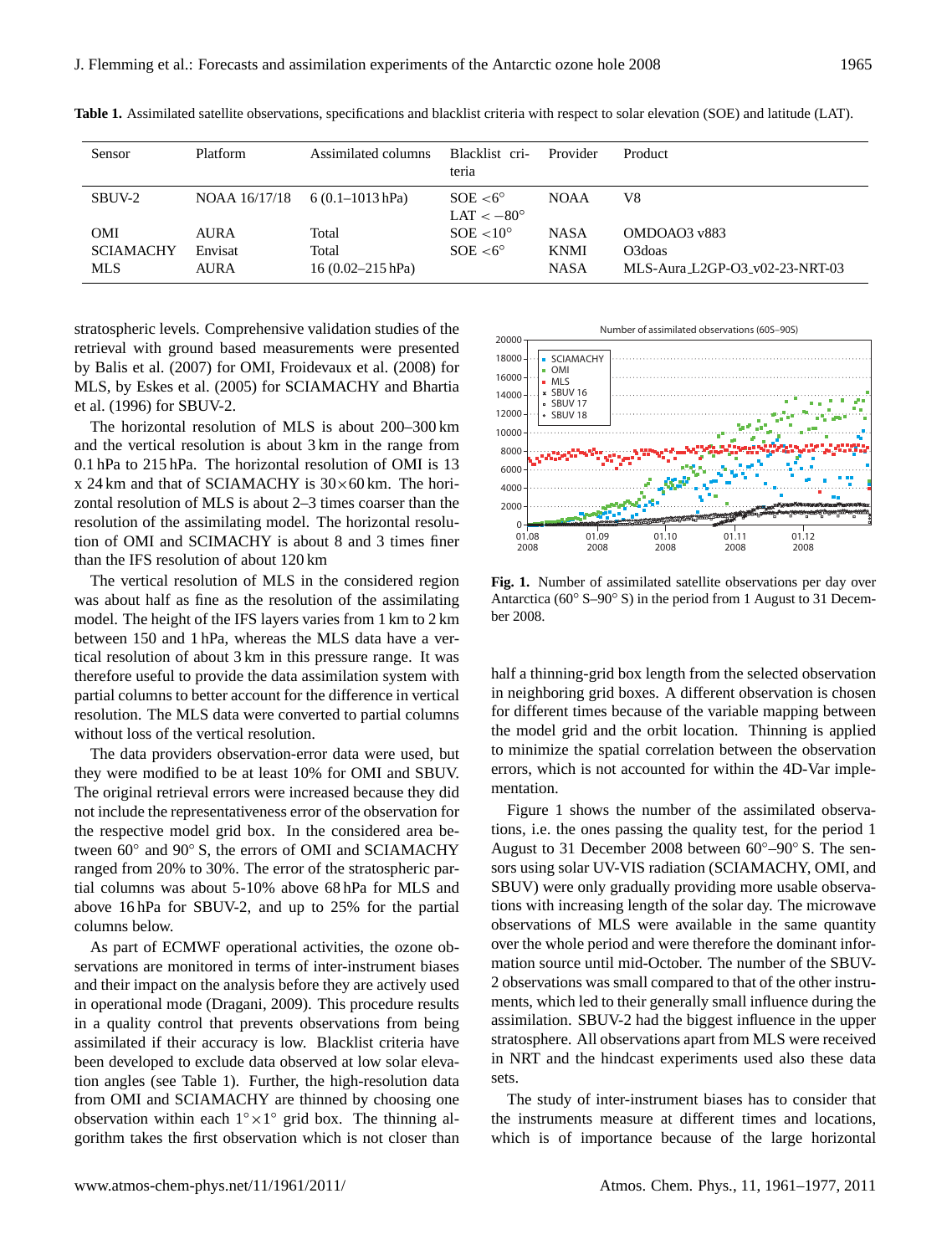| <b>Experiment Label</b> | Ozone initial conditions                          | <b>Assimilated Sensors</b> | Chemistry scheme | FC Length hours | <b>NRT</b>                     |
|-------------------------|---------------------------------------------------|----------------------------|------------------|-----------------|--------------------------------|
| <b>IFS-MOZ-FC</b>       | Forecast                                          |                            | Full             | 96              | Yes                            |
| IFS-MOZ-ANA*            | Analysis                                          | SCIA, SBUV-2, OMI          | Full             | 72              | Yes                            |
| <b>IFS-MOZ-ANA</b>      | Analysis                                          | SCIA, SBUV-2, OMI, MLS     | Full             | 72              | $\qquad \qquad \longleftarrow$ |
| IFS-MOZ-FC15            | Forecast, 1st and 16th day<br>each month analysis | SCIA, SBUV-2, OMI, MLS     | Full             | 24              |                                |
| <b>IFS-TM5-FC</b>       | Forecast                                          |                            | Climatology      | 24              |                                |
| <b>IFS-TM5-ANA</b>      | Analysis                                          | SCIA, SBUV-2, OMI, MLS     | Climatology      | 72              |                                |
| IFS-TM5-FC15            | Forecast, 1st and 16th day<br>each month analysis | SCIA, SBUV-2, OMI, MLS     | Climatology      | 24              |                                |
| <b>IFS-FC</b>           | Forecast                                          |                            | Linear           | 24              |                                |
| <b>IFS-ANA</b>          | Analysis                                          | SCIA, SBUV-2, OMI, MLS     | Linear           | 72              |                                |
| IFS-FC15                | Forecast, 1st and 16th day<br>each month analysis |                            | Linear           | 24              |                                |
| TRC-FC15                | Forecast, 1st and 16th day<br>each month analysis |                            | none             | 24              |                                |

**Table 2.** List of experiments.

gradients during the ozone-hole period. Figure 2 shows time series of the 24-hourly spatial averages over 60◦–90◦ S of the assimilated total column observations from OMI and SCIA-MACHY and the sum of the partial columns from MLS and SBUV-2. The typical values of the MLS partial columns in the lowest 10 levels, i.e. between 215 and 5 hPa, was about 15 DU per level and about 2 DU in the levels above. The lowest SBUV-2 partial column, i.e. below 16 hPa, contained about 75% of the total column, and most of the remaining ozone mass was part of the column above, i.e. between 6 and 16 hPa. The data sets from all instruments showed the same overall temporal variation but with large biases until the end of October. The MLS added columns were lower than the UV sensors by about 50 DU until this point in time. About half of this difference was caused by the fact that MLS observed the area poleward to 82<sup>°</sup> S all the time. It was therefore able to capture a larger proportion of the ozone hole. The missing tropospheric contribution, i.e. below 215 hPa, in partial columns in the MLS data (see Table 1) contributed about 18–22 DU. The UV-VIS sensors showed a considerable spread until the end of October. This variability seemed also be largely caused by the different locations of the assimilated observations. This is supported by the fact that a 12-hourly accumulation of the observations, i.e. at the length of the assimilation window and not over the whole day, led to a diurnal variation of up to 50 DU, which was caused by the zonal asymmetry of ozone hole. The high values from SBUV-2 on NOAA-16 in the second half of October have been identified as a sensor fault.

More detailed insight into the inter-instrument biases can be obtained from comparing the departures of the observations from a three-dimensional ozone field. By doing so the observed partial column values can better be compared with observed total column values at different locations. Figure 3 shows the frequency distribution of the analysis departures



**Fig. 2.** Daily mean of assimilated ozone total columns in DU from SCIAMACHY and OMI and sum of partial columns from MLS and SBUV-2 aboard NOAA 16, 17 and 18 in averaged over Antarctica (60◦ S–90◦ S) in the period from 1 of August to 31 of December 2008.

of IFS-MOZART for OMI, SCIAMACHY and MLS against latitude, averaged over one week at the end of August and the end of November. The analysis departures from the 16 partial MLS columns between 0.02 and 215 hPa (see Table 1) were symmetric and had nearly zero average at all latitudes between 60◦ S–90◦ S for all levels as a whole (see Fig. 3) and also for the individual levels (not shown). This means that the analysis was bias-free against this data set, which covered the stratosphere only, both at the end of August and November. At the end of August, OMI's total column values had a bias of about 4 DU against the analysis with the highest bias occurring at lower solar elevation (not shown). The SCIAMACHY total columns were on average bias free but showed small negative biases at higher solar elevation at the end of August. Many more observations from OMI and SCIAMACHY had been assimilated at the end of November. At this time the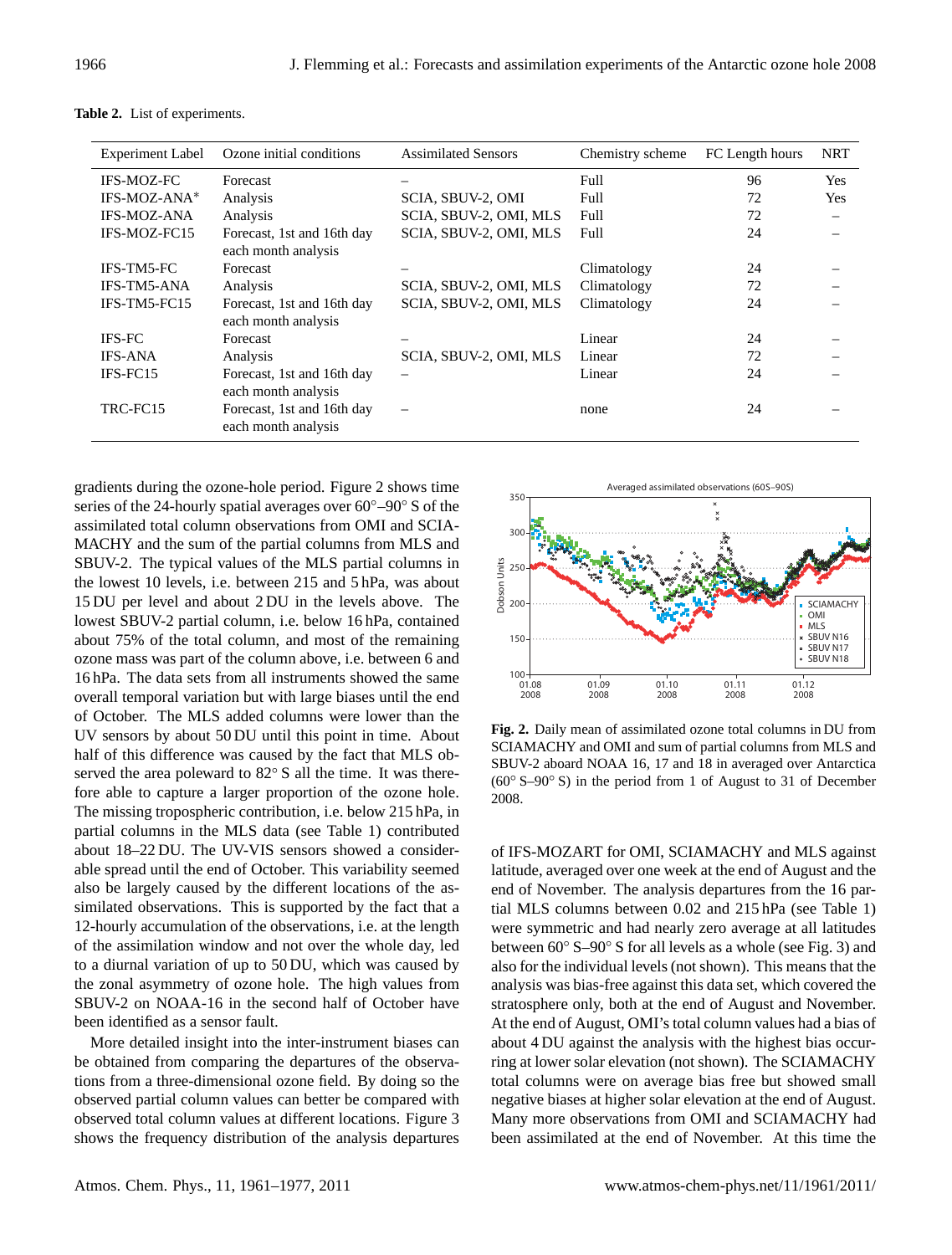

**Fig. 3.** Frequency distribution of analysis departures (observation minus analysis) from IFS-MOZ-ANA (see table 2) in DU (vertical axis) against latitude (horizontal axis) for total column observations from SCIAMACHY (left) and OMI (middle) and partial columns observations from MLS (right, different y-axis range) over Antarctica (60° S–90° S) in the period from 27 August to 3 September 2008 (top) and from 27 November to 4 December 2008 (bottom). The circles show the average for each latitude interval.

OMI total columns were almost bias-free against the analysis and therefore also against MLS. The SCIAMACHY values had a mostly positive bias against the analysis of about 4 DU when averaged over the whole domain. When binned according to solar elevation (not shown), the SCIAMACHY bias was highest at low solar elevation where it reached an average value of 12 DU. The lowest SBUV-2 columns, i.e. below 16 hPa, had an overall negative bias of about 2 DU at the end of November. SBUV-2 on NOAA 18 showed increasing negative biases from 4 to 8 DU at between 74◦ and 82◦ S.

Figure 3 also shows the latitude range for which satellites observations were assimilated. While MLS always covered the area polewards to 82◦ S, OMI and SCIAMACHY observations had not been used south of about 70◦ S by the end of August. By the end of November observations over the whole domain were assimilated.

In summary, the biases between the instruments varied in time, reached values of up to 3% and were highest at low solar elevation.

# **2.4 Experiment set-up**

The IFS forecasts evaluated in this paper (Table 2) differed in the model set-up, i.e. the choice of the applied chemical scheme, and whether ozone analyses were used to initiate the forecast. The forecasts were started at 00:00 UTC every day in the period from 1 August to 31 December 2008. The meteorological initial conditions for each forecast were derived from the operational ECMWF analysis. The ozone initial conditions were taken either from the previous forecast (FC) or from an assimilation experiment which produced analyses at 00:00 and 12:00 UTC in two 12 h 4D-Var cycles every day for the initialized forecasts (ANA) . This assimilation experiment also used the operational analysis as meteorological initial conditions.

The assimilation experiments were run for each model setup, i.e. each chemical scheme, and the analyses were used for the forecast with the respective scheme. The assimilation experiments used observations from SCIAMACHY, SBUV-2, OMI and MLS. Additionally, the NRT forecast by IFS-MOZART (IFS-MOZ-ANA\*), for which MLS data were not available, was evaluated.

To further study the influence of the chemical scheme on the forecast quality, additional one-day forecasts (FC15) were carried out which were initialized from the previous forecast as the FC runs on all days apart from the 1st and 16th day of each month, for which they were initialized by the respective ozone analysis. FC15 runs were also carried for a tracer without chemical conversion.

The IFS was run with a T159 spectral resolution and the grid point space was represented by a reduced Gaussian grid (Hortal and Simmons, 1991), which has a grid box size of about 125 km. The vertical discretization consisted of 60 hybrid sigma-pressure levels, reaching up to 0.1 hPa. The CTMs MOZART-3 and TM5 were run in the coupled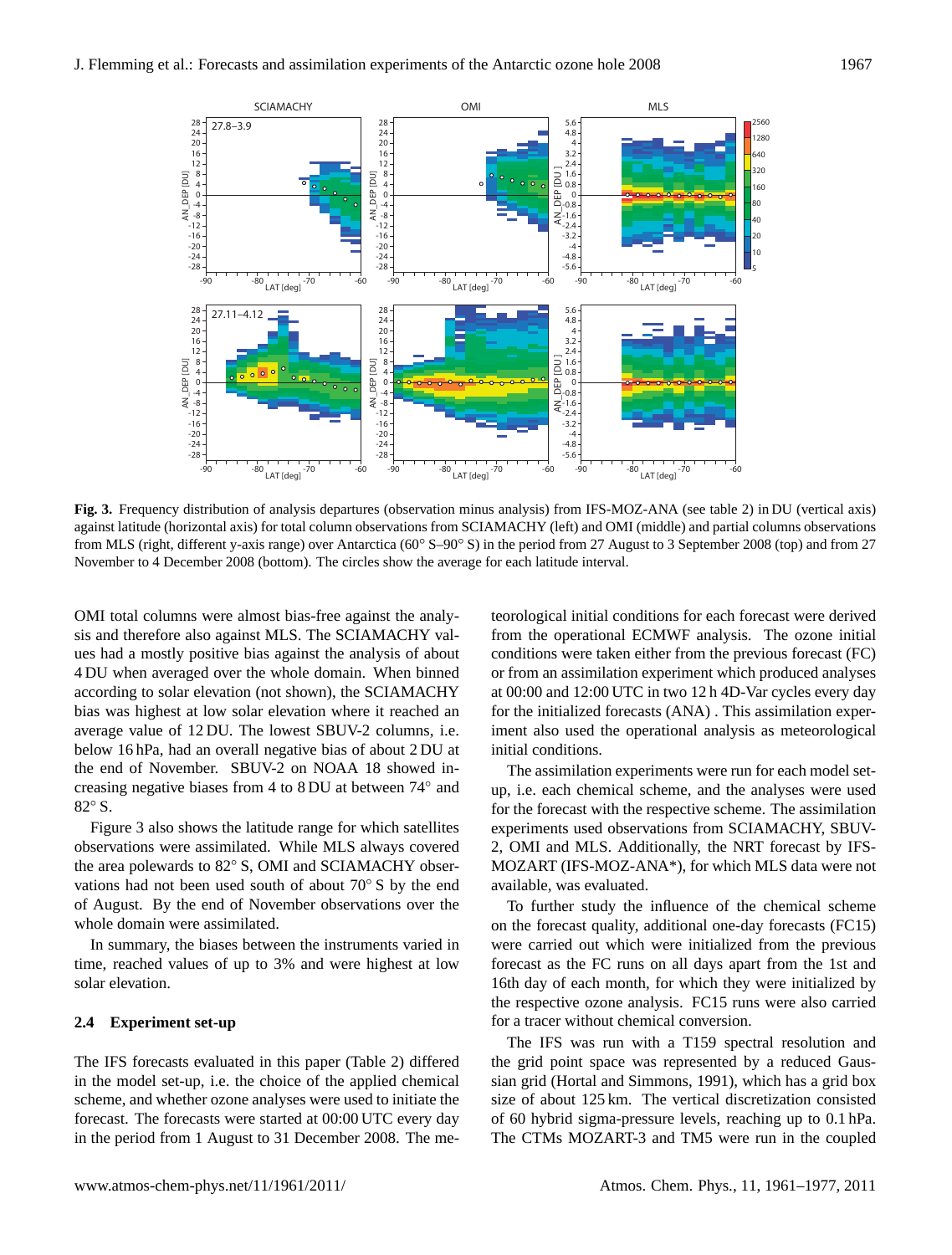| Name            | Lat              | Lon              |          | Observations per month in 2008 |                             |             |                | Network/Institute           |
|-----------------|------------------|------------------|----------|--------------------------------|-----------------------------|-------------|----------------|-----------------------------|
|                 |                  |                  | Aug      | Sep                            | Oct                         | <b>Nov</b>  | Dec            |                             |
| Neumayer        | $-70.65^\circ$   | $-8.26^{\circ}$  | 7        | 13                             | 10                          | 7           | $\overline{4}$ | WOUDC & NDACC/AWI-NM        |
| McMurdo         | $-77.85^{\circ}$ | $166.67^{\circ}$ | $\Omega$ | 8                              | 10                          | $\Omega$    | $\Omega$       | NDACC/University of Wyoming |
| Marambio        | $-64.24^{\circ}$ | $56.63^{\circ}$  | 9        | 8                              | 9                           | 9           | -9             | WOUDC/FMI-SMNA              |
| Syowa           | $-69.0^\circ$    | $39.6^{\circ}$   | 6        | 5                              | 4                           | 5.          | - 5            | WOUDC/JMA                   |
| Ushuaia         | $-54.85^{\circ}$ | $68.31^{\circ}$  | 2        | $\overline{4}$                 | 6                           | $5^{\circ}$ |                | WOUDC/SMNA                  |
| Macquari Island | $-54.5^\circ$    | 158.94°          | 4        | 4                              | $\mathcal{D}_{\mathcal{L}}$ | $\Omega$    | $\Omega$       | WOUDC/ABM                   |
| South Pole      | $-90.0^\circ$    |                  | 6        | 11                             | 9                           | 6           |                | NDACC/NOAA                  |
|                 |                  |                  |          |                                |                             |             |                |                             |

**Table 3.** Ozone sondes used for the evaluation.

**Table 4.** Average of ozone columns in DU derived from sondes (OBS) and biases (model minus observation) for all model configurations and stations (see Table 3).

| <b>Station</b>   | OBS   | <b>IFS-MOZ-FC</b> | <b>IFS-TM5-FC</b> | <b>IFS-FC</b> | <b>IFS-MOZ-ANA</b> | <b>IFS-TM5-ANA</b> | <b>IFS-ANA</b> |
|------------------|-------|-------------------|-------------------|---------------|--------------------|--------------------|----------------|
| Neumayer         | 159.8 | 28.7              | 40.1              | $-3.1$        | 5.0                | 7.7                | 8.4            |
| Syowa            | 185.3 | 22.9              | 35.5              | $-4.7$        | 3.6                | 8.1                | 3.7            |
| McMurdo          | 155.3 | 35.3              | 42.2              | 5.5           | 10.7               | 11.5               | 11.0           |
| Marambio         | 206.6 | 23.7              | 40.4              | $-15.0$       | 13.0               | 12.3               | 12.1           |
| Ushuaia          | 217.4 | 11.5              | 25.4              | $-22.3$       | 9.0                | 10.5               | 12.1           |
| Macquarie Island | 304.8 | 6.4               | 33.3              | $-19.3$       | 4.7                | 9.2                | 8.4            |
| South Pole       | 154.3 | 13.9              | 30.2              | $-3.7$        | 3.2                | 3.7                | 6.5            |

experiments on a regular latitude-longitude grid of  $1.9° \times 1.9°$ and  $2^{\circ} \times 3^{\circ}$  grid box length respectively; they used the same vertical discretization as the IFS.

## **3 Evaluation of the forecasts**

# **3.1 Synoptic overview**

The 2008 ozone hole started to grow rapidly after mid-August, which is about 2–3 weeks later than the average start time of the last ten years. It reached its maximum in mid-September, being at this time only slightly smaller than the biggest recorded ozone hole in 2007. The 2008 ozone hole lasted longer than most previous events and ended in December. Its size in mid-October was larger than 90% of the years since 1979 according to WMO (2008). Van Peet et al. (2009) present GOME-2 profile retrievals from September to December 2008, which agreed well with sonde profiles from Neumayer station (see Table 3).

The temperature at 50 hPa was below the 1979–2007 average on most days from June to August. The volume below the threshold temperature for the formation of PSCs type I (NAT) was well above the long-term average, in particular in early September. The vortex was stable and mostly concentric (WMO, 2008). A comprehensive evaluation of the meteorological forecasts and analyses is beyond the scope of this paper. Exemplarily, Fig. 4 shows time series of the monthly mean observed temperatures and the respective forecast er-



**Fig. 4.** Monthly mean of observed temperature profiles (left, in ◦C, y-axis pressure in hPa) and respective forecast errors (right, in K) over Neumayer station for the period from May to December 2008. Blue colours indicate low values and red colour high values.

rors at Neumayer Station from May to December 2008. The temperatures below the minus 85 ◦C threshold of the formation of ice clouds (PSC type II) occurred in July and August. The forecast temperature profiles were very similar to the observed patterns in the region of the ozone hole between 150– 20 hPa, but they were about 0.5–1 K cooler than the observed values below 20 hPa and about 2–3 K cooler above 20 hPa, in particular in July.

Humidity observations from sondes are less reliable in the stratosphere and are therefore not suited for a test of the forecast humidity. MLS retrievals of water vapor can be used to evaluate the stratospheric humidity for latitudes up to 82◦ S. The observation error varies from 15% at 100 hPa to 4% at 1 hPa. [\(http://mls.jpl.nasa.gov/products/h2o](http://mls.jpl.nasa.gov/products/h2o_product.php)\_product.php). At the time of the PSC formation, the MLS water vapor retrievals had values of 2.5–3 ppmv within the polar vortex and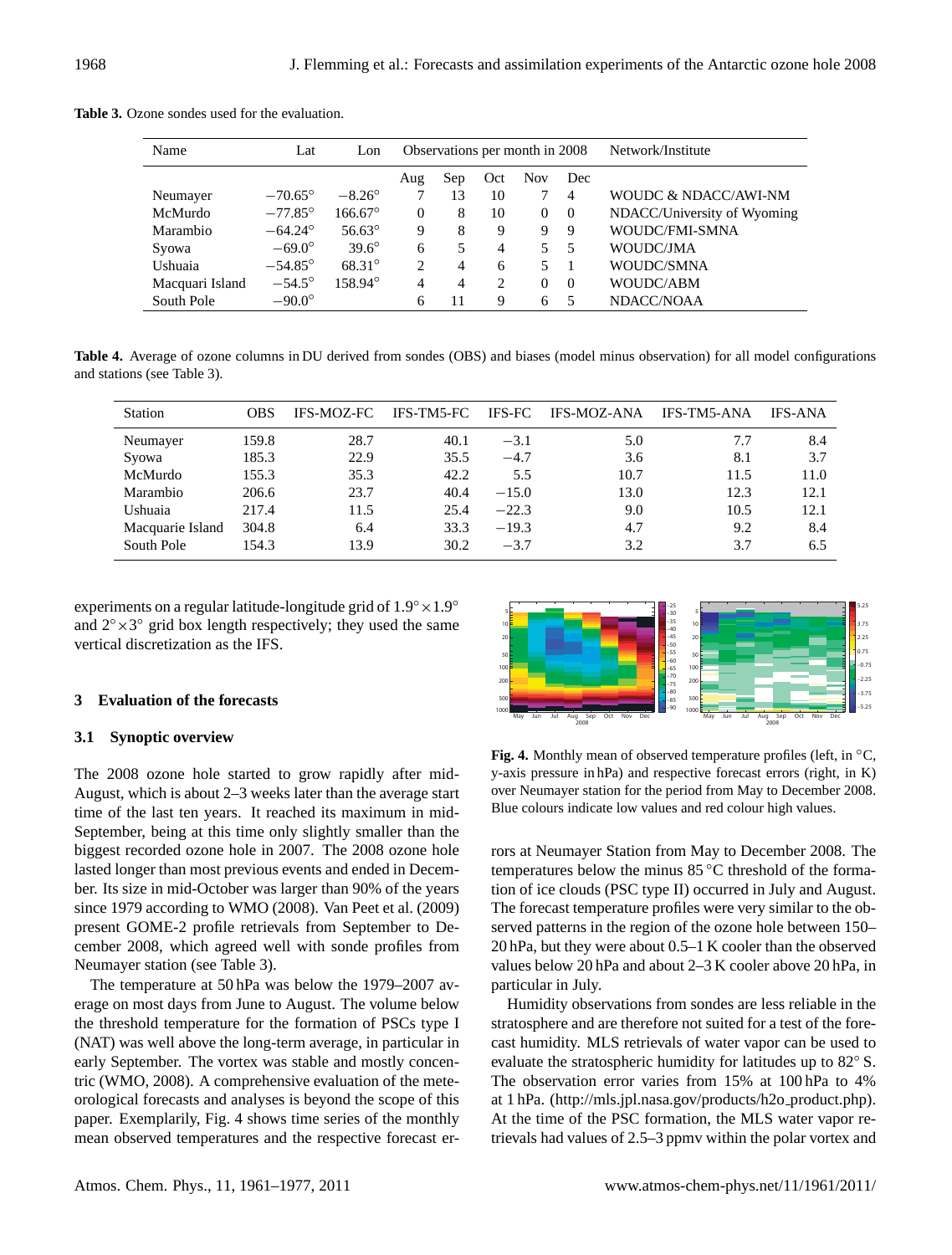

**Fig. 5.** Columns of ozone soundings at different locations (OBS, see Table 3) in the period from 1 August to 31st of December 2008 and the corresponding predictions for the first forecast day by IFS-MOZART (blue triangle), IFS-TM5 (green circle) and IFS (red diamond) without assimilation (FC, left) and with assimilation (ANA, right).

4–5 ppmv outside the polar vortex at 56 hPa. PSCs were simulated within the polar vortex despite an underestimation of humidity by 1 ppmv inside the polar vortex. Outside the polar vortex the water vapor was 0.5–1 ppmv below the MLS observations.

#### **3.2 Comparison with ozone columns from sondes**

The forecasts were evaluated against ozone soundings from seven locations (see Table 3) in the Antarctic region for the period August to December 2008. Typical uncertainties for these ozone observations in the lower stratosphere are less than 5% for both the random and the systematic error (e.g. Beekmann et al., 1994). The number of soundings varied for the different stations. Most observations were available in September and October when the ozone hole was fully developed. Marambio, Neumayer and South Pole station had the most complete records.

The observed ozone profiles were converted to ozone columns. The soundings stopped mostly at heights between 10 to 5 hPa and the recorded top height was also applied in the calculation of the forecast ozone columns. The total column values, i.e. up to the model top of 0.1 hPa, were about 5% larger than these vertically limited values. Figure 5 shows scatter plots of observed and forecast ozone columns by the three model systems with and without assimilation. Although there was a correlation of 0.93, 0.87 and 0.91 between the observations and the FC runs by IFS-MOZART, IFS-TM5 and IFS respectively, IFS-MOZART and IFS-TM5 mostly over-predicted whereas IFS under-predicted the observations. The largest relative biases for IFS-MOZART occurred at stations close to the edges of the ozone hole such as McMurdo and Neumayer, but McMurdo's bias was further increased by the observations coverage limited to September and October (see Table 3). Lower biases occurred at South Pole and at the stations mostly outside the ozone hole, where IFS showed in general the highest biases. When initialized with analyses, forecasts (ANA) improved to a large extent



**Fig. 6.** Time series of observed total columns (OBS) in DU, y-axis, from ozone sondes at South Pole Station and from forecasts without (FC) and with assimilation (ANA) by IFS-MOZRT, IFS-TM5 and IFS. Only soundings whose top pressure was between 5 and 8.5 hPa are shown.

(see Fig. 5). On the first forecast day, the mean biases of the IFS-MOZART, IFS-TM5 and IFS FC run were changed from 21.7, 36.1 and −8.2 DU to 7.3, 9.9 and 9.7 DU respectively by the initialization with the analyses. As described later, the low overall biases of IFS FC, which were even lower than the biases of IFS ANA, were caused by the compensation of underestimation in August and September and overestimation in the later months. IFS-ANA had a constant small positive bias over the whole period. Table 4 lists the biases and the observed averages for the individual stations. The ANA runs had the lowest biases at South Pole station; the highest biases occurred at Marambio, which is located closer to the edge of the ozone hole. The initialization with analyses improved not only the biases but also reduced the standard deviation of the errors from 24.7, 32.0 and 26.1 DU to 13.3, 13.9 and 13.5 DU for IFS-MOZART, IFS-TM5 and IFS respectively. The variation among the three different chemistry schemes was greatly reduced, which means that the analyses were mainly determined by the continuous assimilation of satellite observations rather than the underlying model approach. Figure 6 shows time series of the observations, the FC and ANA runs by all three model set-ups for South Pole station. The ANA runs followed the observations closely, whereas the biases of the FC runs varied in time, which will be discussed in the next section.

#### **3.3 Forecast of the development of the ozone hole size**

The size of the ozone hole forecast by the ANA, FC and FC15 runs after 12 h using the different chemistry schemes is shown as a function of time in Fig. 7. The ozone hole was expressed as the area fraction below 220 DU between 62◦ S and 90◦ S. A discussion of the usefulness of this frequently used diagnostic threshold is given in Newman et al. (2004). Figure 8 contains maps of the ozone total column fields by the different forecasts for the 30 September 2008.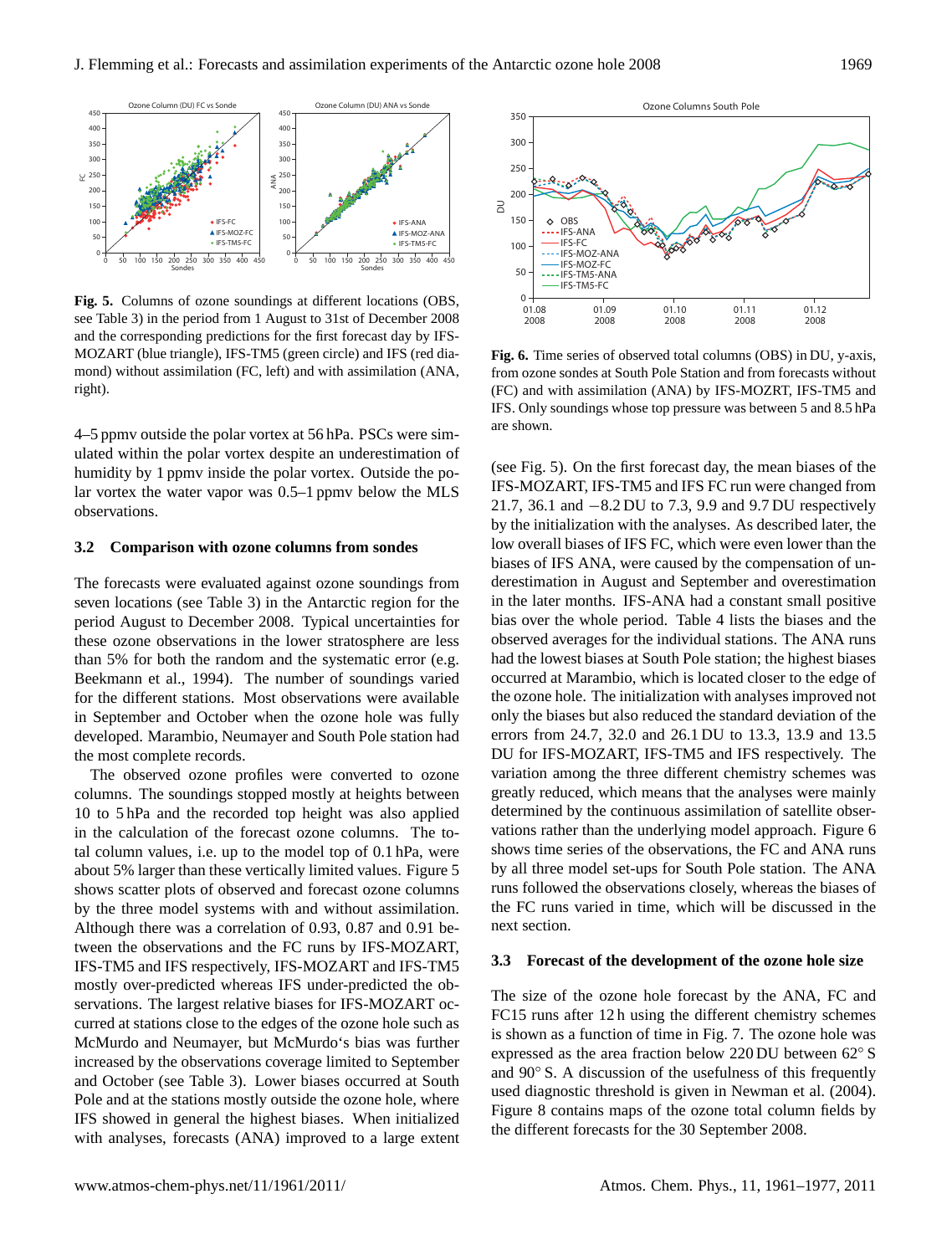

**Fig. 7.** Area fraction below 220 DU in the area 62◦ S–90◦ S at 12:00 UTC from the runs without assimilation (FC, top), runs with assimilation (ANA, middle) and the runs initialized only on the 1st and 16th day of each month (FC15, bottom) by IFS-MOZART (MOZ, blue), IFS (red), IFS-TM5 (green) and a tracer without chemistry (TRC, orange, FC15 only). See Table 1 for the assimilated satellite observations. MLS was not assimilated in the NRT ANA<sup>∗</sup> run with IFS-MOZART (MOZ-NRT, dotted blue line, middle panel only).



**Fig. 8.** Ozone total columns (DU) over Antarctica on 30 September 2008, 12:00 UTC, from the runs without assimilation (FC, top), with assimilation (ANA, middle) and from runs initialized 14 days previously (FC15, bottom) by IFS-MOZART, by IFS and by IFS-TM5. Blue colours indicate low values below 220 DU; red and dark red colors indicate values above 370 DU.

The FC runs by IFS-MOZART correctly predicted the time of the ozone-hole development and its closure but it under-predicted the maximum extent by about 20% (Fig. 7, top). The simulations of the ozone hole were an improvement over the simulations of the year 2000 ozone hole with MOZART-3 by Kinnison et al. (2007). Their simulated ozone hole is too small and delayed and the ozone values around the polar vortex are too high in early spring when using meteorological analyses from the ECMWF's operational system or a 4D-VAR version of the re-analysis system as meteorological input data. Kinnison et al. (2007) conclude that an overestimation of the Brewer-Dobsen circulation (van Noije et al., 2004), which they also find in an underestimation of age-of-air, and enhanced mixing into the vortex are the reasons of the underestimation of their ozone hole. Monge-Sanz et al. (2007) had already reported that the transition from 3D-Var to 4D-Var improved the realism of the age-of-air simulation. O. Stein (personal communication) demonstrated that age-of-air was more realistic with the meteorological analyses of the 4D-VAR system used in this study than the ones used by Kinnison et al. (2007). The IFS-MOZART simulation in this paper showed more realistic ozone total columns fields around and inside the vortex (see Fig. 8, top) with the updated version of the IFS meteorological model. There were still deficiencies in the simulation of the vertical profiles, which will be discussed in Sect. 3.4.

The linearized scheme (IFS) forecast (FC) the ozone-hole development three weeks too early but the slow closure from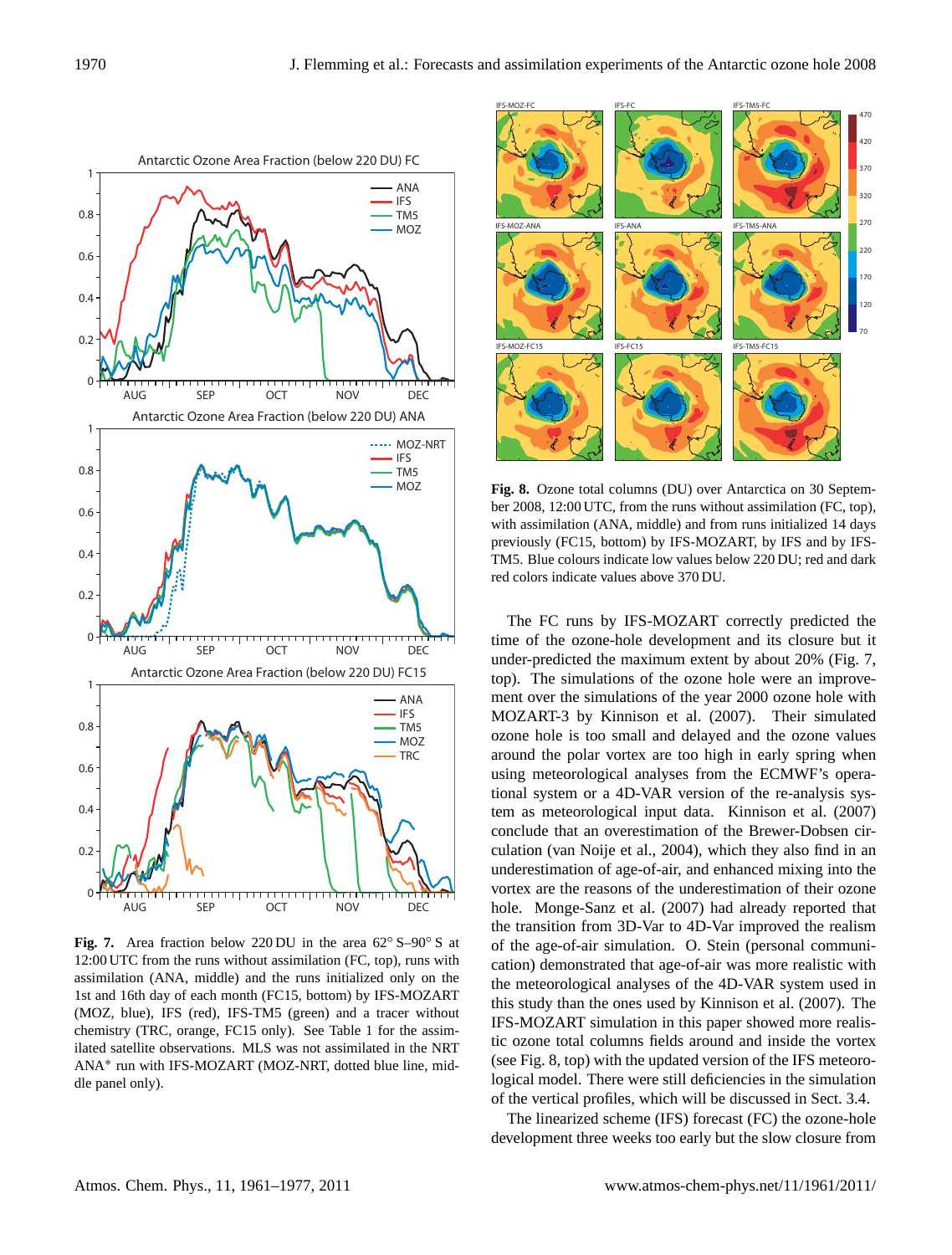October onwards followed the analyses very well. The exaggerated ozone loss by the linear scheme could be caused by the negative temperature bias of the analysis as shown in Fig. 4. Further, the temperature-triggered catalytic ozone loss term (see Sect. 2.1) does not take into account the delay between the conditioning of the PSCs and the activation of the chlorine. Cariolle and Teyssedre (2007) show that the ` linear scheme, of which we used version 2a, is able to produce an ozone hole with minimum values of 140 DU, which is about 20 DU higher than the observations from the TOMS instrument for the year 2001. A cold tracer (Cariolle and Teyssedre, 2007, Eskes et al., 2003) may help to improve the ` simulation of the ozone-hole start with the linear scheme.

The climatological approach (IFS-TM5, FC) correctly predicted the quick development of the ozone hole but its full extent in September was slightly under-predicted. The forecast ozone hole had already disappeared by the start of November, when still half of the area south of 62◦ had total ozone columns below 220 DU in the analyses.

Despite the biases of the FC runs, the spatial patterns of the ozone total column fields were in all cases similar to the ANA and FC15 runs (e.g. see Fig. 8). Since the ANA run showed a very good agreement with observations, it can be concluded that the more dynamically driven exchange between the vortex and its surroundings was well represented by the transport scheme in the IFS.

It is apparent from Fig. 7 (middle) that the analyzed ozone total columns fields produced by the three different modeling approaches were very similar because the respective ANA runs did not differ to a large extent for day one. The largest differences, although only around 20 DU, appeared in the vortex centre in August and September (Fig. 6), which is less observable at this time by the UV-based sensors OMI, SCIA-MACHY and SBUV. These differences can be attributed to the differences in the chemistry schemes. When no MLS retrievals were available, as in the IFS-MOZ-ANA<sup>∗</sup> run, the observed information content was further reduced in the area of the ozone hole (see Fig. 1), which led to an underestimation of the ozone hole by IFS-MOZ-ANA<sup>∗</sup> in August and September (Fig. 7, middle).

#### **3.4 Impact of ozone initialization on the forecasts**

More insight into the impact of the chemical schemes on the predictability of the ozone hole can be obtained from the evaluation of the FC15 runs. The FC15 runs are equivalent to a sequel of ten 15-day model runs, which are started from an ozone analysis on the 1st and 16th day of each month.

Figure 7 (bottom) shows the predictions of the ozone-hole extent by each chemistry scheme and by the tracer without chemistry (TRC-FC15) as well as the respective values of the analysis. The importance of the chemistry in the period from mid-August to mid-September was demonstrated by the large deviation of the TRC-FC15 run from the analyzed values. The initialization with analyses on the 16 Au-



**Fig. 9.** Bias of the ozone total columns over 60-90◦ S from the FC15 runs with IFS-MOZART (blue), IFS (red), IFS-TM5 (green) and a tracer without chemistry (TRC, purple) for the period of the ozone hole development (left: 1 August–30 September, average of four FC15 runs) and its closure (right: 1 October–31 December, average of six FC 15 runs). The FC15 runs were initialized with ozone analyses at the forecast start.

gust could not fully correct the untimely simulation of the ozone hole with IFS. The initialization on 1 September led to a very realistic simulation of the ozone-hole size over the following 15 days by all schemes. In particular the IFS-MOZART forecasts were very close to the analyses in this period. Around 16 September the ozone hole had reached its maximum size. The correction by initialization on this day was hardly needed by all schemes including the tracer to correctly forecast the mostly dynamically driven changes until the end of October. In the later stages of the ozone-hole closure chemical processes become more important since the TRC-FC15 runs diverged from the analyses. IFS-MOZART tended to predict a slightly delayed closure of the ozone hole whereas the linear IFS scheme slightly overestimated the ozone-hole closure. The overall correct forecast of the ozone hole suggests that the transport of ozone into the vortex was correctly simulated.

The closure of the ozone hole by IFS-TM5 was, as in the case of the FC run, enforced much too early, in particular in November and December. A test with no relaxation below 5 hPa improved the simulation results of IFS-TM5-FC15 during the time of the ozone-hole closure at the expense of poorer results during the rapid development of the ozone hole, which could not be simulated correctly anymore.

Because the predictability differed between the time of the ozone-hole development and its closure, Fig. 9 shows the development of the bias in total columns over Antarctica for the periods 1 August to 30 September 2008 and 1 October– 31 December 2008. The results from the FC15 tracer runs helped to quantify the importance of the chemical sources and sinks at the time scale of the forecast length. The bias of FC15 TRC increased to about 35 DU over 15 days averaged over the first period. The full chemistry of IFS-MOZART was able to produce nearly unbiased forecasts of the rapid ozone-hole development up to 10 days. Negative and positive biases of about +/−10 DU occurred in the FC15 forecast with IFS and IFS-TM5 respectively after 15 days. During the second period, i.e. time of the ozone-hole closure, the FC15 tracer forecast had a positive bias of about 15 DU after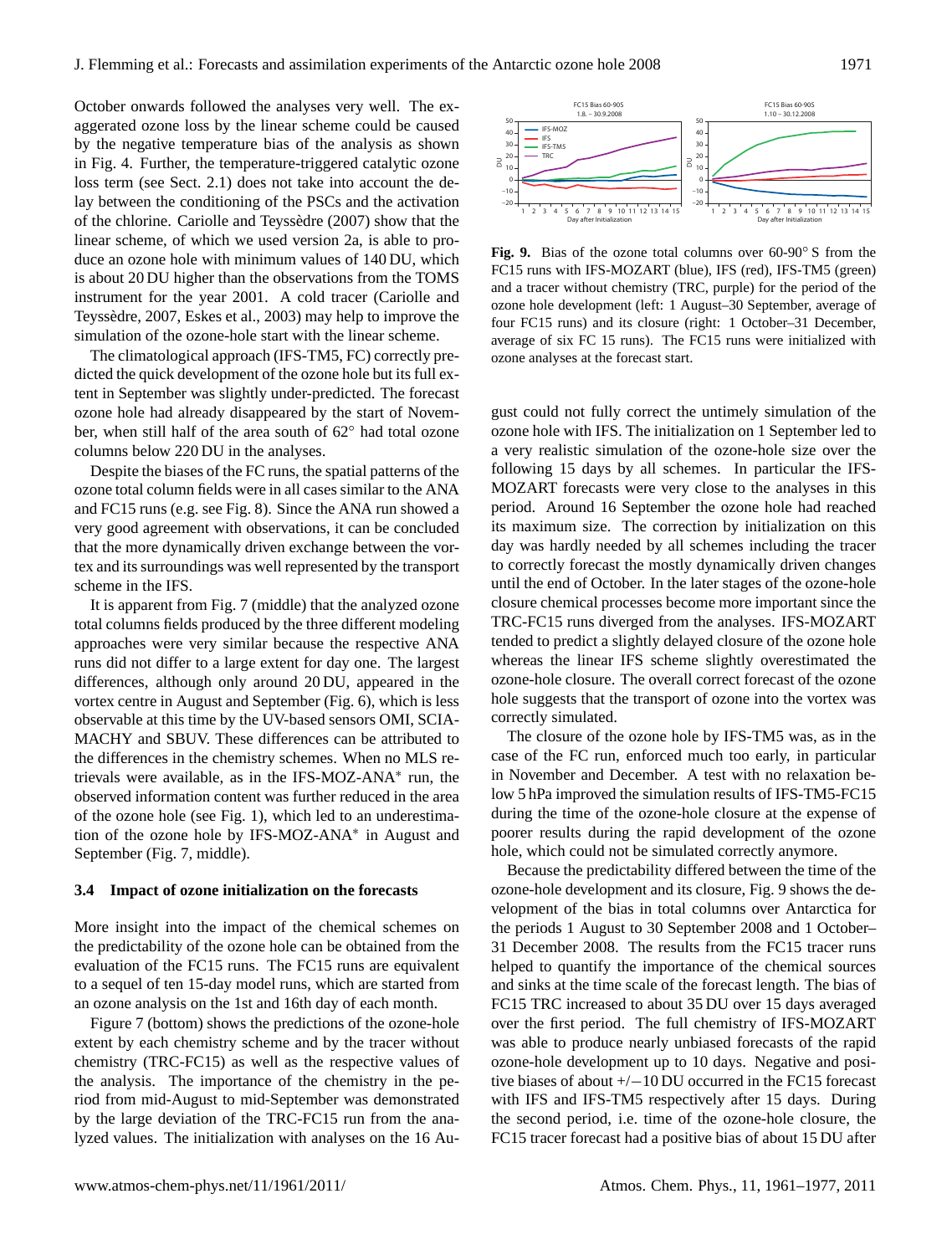

**Fig. 10.** Monthly averaged ozone profiles (partial pressure in mPa) forecast by IFS-MOZART (top), by IFS-TM5 (middle) and by IFS (bottom) without assimilation (FC, green), with assimilation (ANA, blue), with assimilation but excluding MLS data (ANA<sup>∗</sup> , blue dotted line, IFS-MOZART only), and observations (Sonde, red) at Neumayer Station from August to December 2008.

15 days. This would mean an overestimation of the ozone transport into Antarctica, if the chemistry was not important. The linear scheme, however, produced a smaller bias of about 5 DU showing the best predictability of the schemes during the ozone-hole closure. The full scheme of IFS-MOZART underestimated the ozone increase at a rate of about one DU per day. The large biases of IFS-TM5 showed the strong limitation of the climatological approach for forecast applications.

A bigger difference in the decrease of the ozone hole occurred in the FC15 runs started at 1 December (see Fig. 7, bottom). The IFS-MOZART run showed the development of a rather large scale negative bias of the ozone total columns which covered southern mid- and high latitudes. The difference between the values in and outside the vortex were correctly reproduced. The TRC run, i.e. without chemistry, showed a large positive bias in the vortex centre, indicating the importance of the ongoing ozone depletion, and a small negative bias in the mid-latitudes, which might be caused by insufficient ozone production. The linear scheme underestimated the ozone loss in the vortex but showed more correct values outside the vortex.

As a test of the importance of the meteorological forecast error, a sequence of initialized forecasts over 15 days with IFS, i.e. without the daily update of the meteorological initial conditions, was carried out. Its results did not significantly differ from the IFS-FC15 runs, which means that the large scale development of the polar vortex was correctly predicted by the IFS over 15 days. More dynamically complex events such as the vortex split in 2002 have a shorter meteorological predictability of about one week (Simmons et al., 2005).

#### **3.5 Evaluation of vertical profiles**

The assimilated satellite ozone retrievals (see Table 1) contained either no (OMI, SCIAMACHY and SBUV-2) or only limited information (MLS) about the shape of the ozone profile. Hence, ozone analyses with realistic total column values may not necessarily be in good agreement with the observed ozone profiles.

For the sake of brevity, only the match with observations from the soundings at Neumayer Station (see Table 3) is discussed in this section but the findings were also true for the other locations. Figure 10 shows monthly averages of observed and forecast (day one of FC and ANA) profiles from the three model configurations. The ozone hole became visible in the observed September average in the altitude range between 150 to 20 hPa; and it was largest in October.

The FC runs by the climatological scheme of IFS-TM5 correctly reproduced the height of the maxima and minima but underestimated the ozone loss from September onwards in the region above 200 hPa. The linear scheme of IFS produced the most realistic stratospheric monthly-averaged profiles after September but it overestimated the tropospheric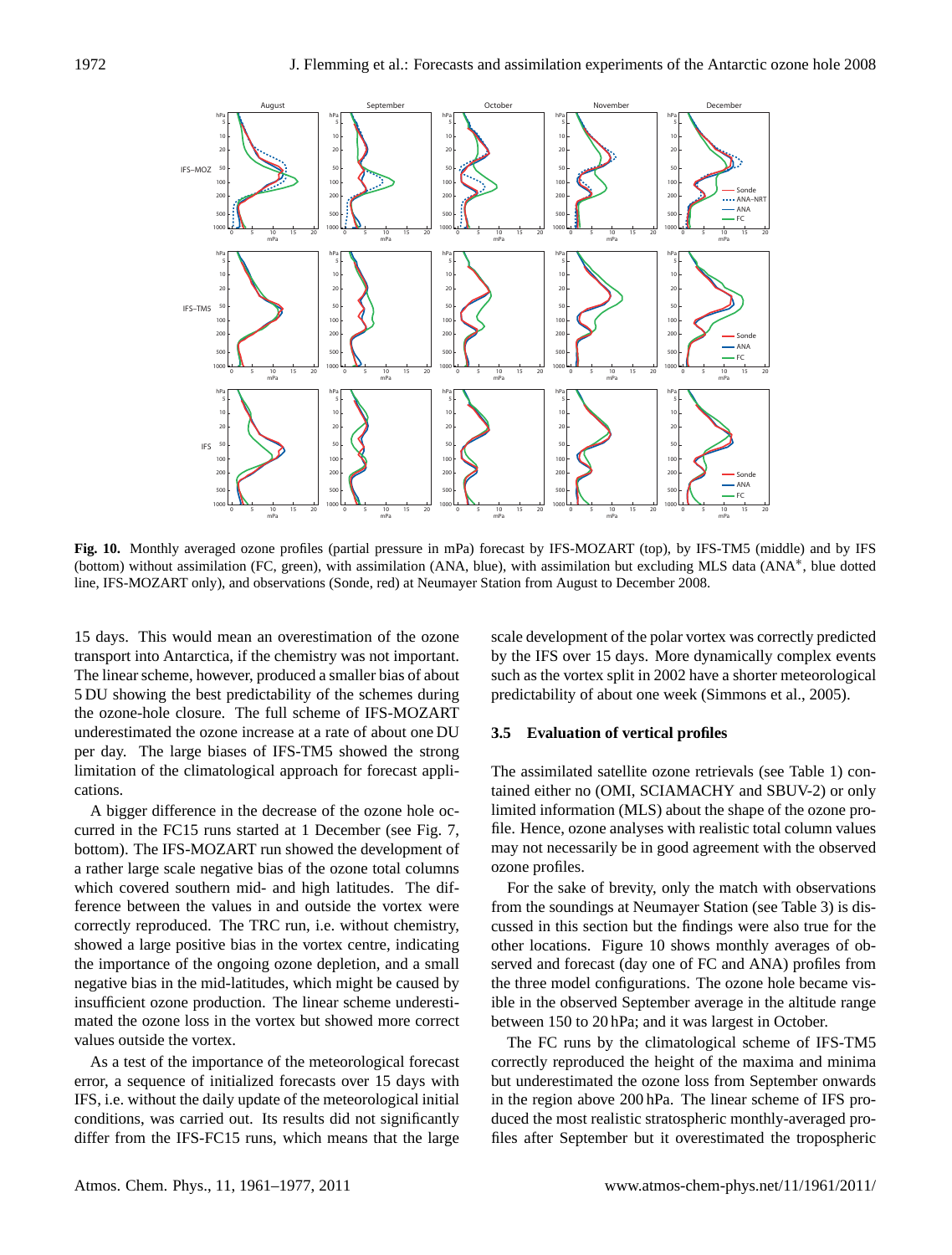values below 500 hPa and under-estimated the stratospheric concentrations in August and September.

Without assimilation, the profiles of the run with IFS-MOZART showed the indented shape typical for the ozone hole too late. The ozone depletion was too weak and occurred at a higher level than the observations suggest. The maximum ozone loss was simulated at a pressure range above 50 hPa whereas the observations showed a stronger ozone decrease between 50–150 hPa. The identified cold bias above 50 hPa (see Fig. 4) could be a reason for an overestimation of the ozone depletion by IFS-MOZART in this region. The same feature, i.e. the overestimated ozone loss above 50 hPa, was also found in the simulation with the linear scheme. The linear scheme responds directly to deviations from the climatological temperature field (see Sect. 2.1.). The lack of sufficient ozone depletion in the lower stratosphere is more difficult to explain but might be caused by an exaggerated downward transport of ozone, which could also be an additional reason for the too strong ozone decrease in the upper stratosphere.

On the first forecast day, the ANA runs assimilating all satellite data (see Table 1) with all three model configurations agreed very well with the observed profile in the stratosphere. The maximum error of the monthly mean at any height was about 1 mPa, and the maximum deviation of individual profiles was below 2.5 mPa. No systematic bias could be found at any level in the stratosphere. The ANA runs were in better agreement with observations than the respective FC runs in all cases. The good agreement could be attributed to the assimilation of MLS data because the NRT forecast with IFS-MOZART (IFS-MOZ-ANA<sup>∗</sup> ), for which MLS data were not available, produced worse results in particular in September and October. In this period an over-prediction of stratospheric ozone occurred at about 100 hPa which was accompanied by a large under-prediction of tropospheric ozone.

The assimilation had in general a positive impact in the troposphere despite the fact that the lowest MLS partial columns covered only the range from 68 to 214 hPa and that errors larger than 20% are assigned to this level. It seems that the synergy of column information from SCIAMACHY and OMI being consistent, i.e. bias free, with MLS's stratospheric profile led to improved tropospheric profiles. However, the problem remains, that tropospheric values were not well constrained by the used satellite observations. The model background error specification is likely to strongly influence the tropospheric values of the analyses.

The generally good agreement of the ANA runs with profile observations emphasizes the importance of the assimilation of ozone profile data, such as MLS or MIPAS. Without assimilation of height-resolved data, the vertical structure of the analysis depends entirely on the background error statistics. If the assimilating model does not simulate a realistic profile shape, as in the case of IFS-MOZ-ANA\*, the analyzed profiles can deteriorate.

#### **4 Summary and conclusion**

The paper presents forecast and assimilation experiments of the Antarctic ozone hole from August to December 2008. The focus was put on the impact of three different ways to describe stratospheric ozone chemistry and on the characteristics of satellite observations from MLS, OMI, SCIA-MACHY and SBUV-2 in the region of interest. A linearized scheme (IFS), a relaxation to a climatology (IFS-TM5) and a chemistry mechanism including heterogeneous processes on PSCs (IFS-MOZART) were applied as chemistry modules by ECMWF's model and 4D-Var data assimilation system. Ozone-sonde observations were used for the evaluation.

Without correction by ozone analyses, the forecasts differed to a large extent. The linear scheme predicted the chemically instigated ozone depletion too early but produced good results during the more dynamically driven closure of the ozone hole after its peak in September. The climatological scheme captured the development of the ozone hole correctly but did not reproduce the exceptionally long duration of the 2008 event due to the strong forcing towards climatology. The chemical scheme of IFS-MOZART correctly forecast start and duration of the ozone hole, defined as the area with ozone below 220 DU. Its maximum size was underestimated by 20%. The main region of the ozone decrease in the simulations of IFS-MOZART was predominantly the upper and not in the lower stratosphere as observations suggest. A cold bias in the upper stratosphere during winter and exaggerated downward transport of ozone in the polar vortex might be the reasons for this behavior. Nevertheless, the results are an improvement over the simulation of the year 2000 ozone hole with MOZART-3 as presented by Kinnison et al. (2007) because of updates of the model code, in particular improved simulation of surface area density of NAT and ice PSCs, and because of improved meteorological fields. Deficiencies in simulating the amount of ozone depletion by CTMs (e.g. Krämer et al., 2003) and chemistry-climate models (Struthers et al., 2009) have been reported in the literature. More recent studies show improvements in the modeling of surface reactions on PSC which trigger the ozone depletion (e.g. Daerden et al., 2007).

The characteristics of the three different chemistry schemes were overcome by the combined assimilation of MLS, SBUV-2, OMI and SCIAMACHY ozone retrievals. One-day forecasts started from the analyses showed a considerable improvement of bias and error standard deviation when compared with columns and profiles of ozone soundings from seven locations. The analyses made with the different chemistry schemes hardly differed, which showed a dominating impact of the assimilated observations. Only at the time of the development of the ozone hole small differences appeared between the schemes. At this time of the year, the UV-VIS based instruments did not observe a large area south of 60◦ S and MLS was the main information source.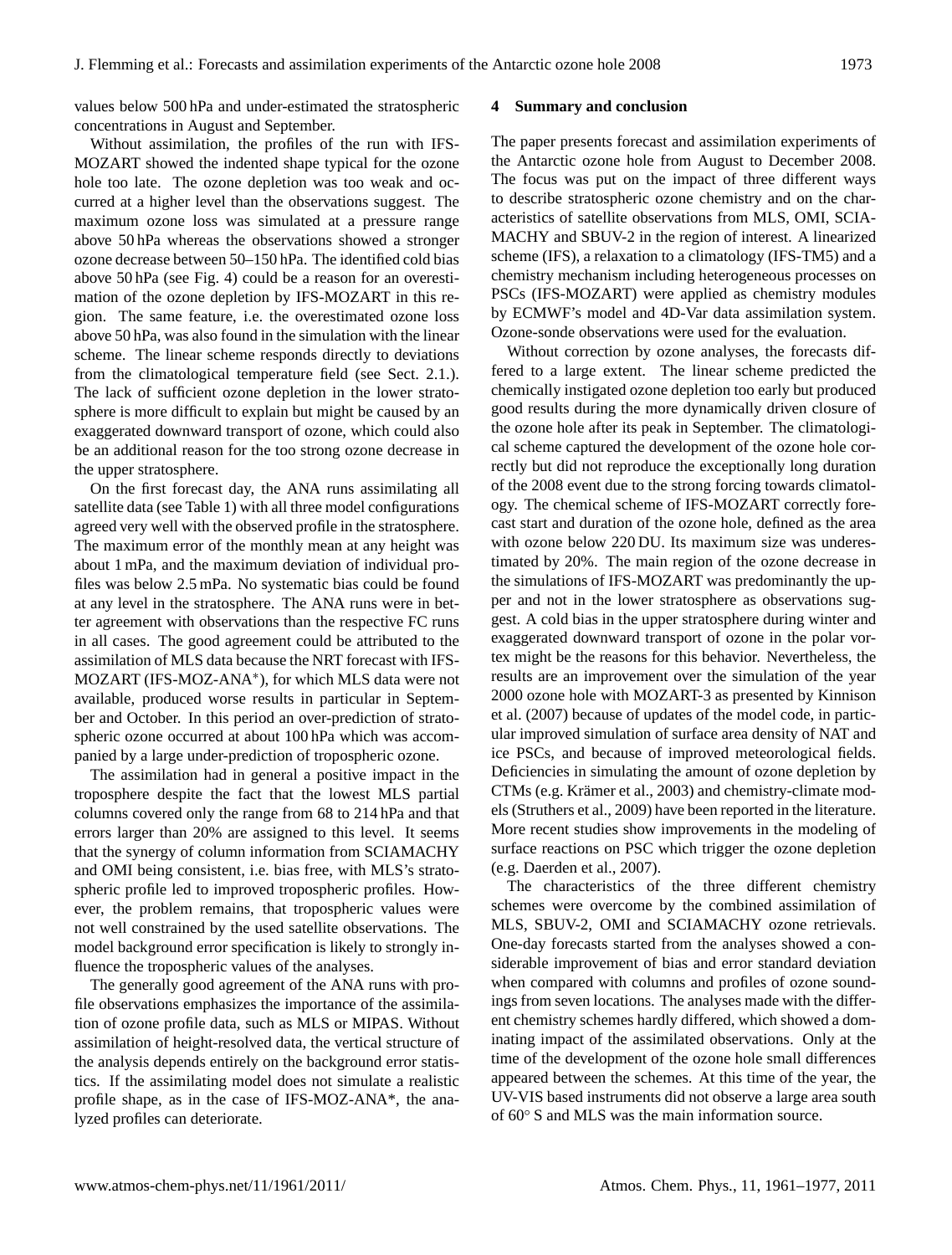The overall good agreement of the analyses is different from the finding of an inter-comparison study of linear stratospheric ozone schemes by Geer et al. (2006). They found a more important dependence of the underlying modeling approach on the global scale. However, the assimilation of four independent satellite sensors better constrained the ozone fields than the MIPAS observations used in that paper. The applied observation errors for MIPAS were of similar size (5%) as the values used for MLS in this study. Coy et al. (2007) showed improved analyses in the upper stratosphere when using a linear chemical scheme instead of no chemical scheme when assimilating only SBUV-2 observations.

The assimilation of MLS partial column profiles in combination with total column retrievals from OMI and SCIA-MACHY proved to be essential for the correctness of the ozone profiles in the stratosphere and the troposphere during the whole period. The importance of the MLS retrievals was demonstrated by comparison with an assimilation run from IFS-MOZART, for which MLS data were not assimilated. This NRT run showed less realistic stratospheric profiles and deteriorated troposphere values, despite good agreement in terms of total columns.

Problems with analyzed ozone profiles from the ERA40 re-analysis have been reported in Dethof and Hólm (2004) and attributed to missing vertical information and biases. By assimilating multiple observations the often complementary information of the sensors, such as high resolution total column observations and vertical profiles, can be gainfully combined. This has been shown in this study and by other authors (Stajner and Wargan, 2004, Jackson, 2007 and Massart et al., 2009). A practical benefit of the multi-sensor approach is that missing or erroneous data will deteriorate the analysis to a smaller extent. The assimilated MLS data covered the stratosphere and a further constraint by total column observations was needed to improve the analyzed ozone fields in the troposphere. Several authors (Stajner et al., 2008; Schoeberl et al., 2007; Ziemke et al., 2006) have used the difference between MLS and OMI to successfully infer tropospheric ozone columns.

The multi-sensor assimilation raises the question of biases among the different sensors. These biases are more difficult to quantify in areas of large gradients because each instrument measures either partial or total columns at different locations and times. The retrievals of the UV instruments are less accurate at low solar elevation. A comparison of the total column values averaged over Antarctica from OMI, SCIAMACHY and partial columns from MLS and SBUV-2 showed larger inter-instrument differences only until mid-October, i.e. during the time when the UV-VIS based sensors can only observe ozone at the edges of the Antarctic area. The derived differences among the instruments were therefore mostly related to the sampling and did not constitute biases harmful to the assimilation process. A more detailed

study of the biases at the end of August and the end of November confirmed that inter-instrument biases were below 3%. Both MLS and OMI were nearly bias-free against the analysis while SCIAMACHY showed a higher positive bias at low solar elevation in November. Inter-sensor bias and its quantification is a common problem for data assimilation. Therefore, a variational bias correction scheme (Dee, 2005) will be extended to ozone retrievals assimilated at ECMWF.

This paper investigated the predictability of the ozone hole with respect to the chemical scheme. For this purpose, the ability of the schemes to benefit from an initialization with ozone analyses was studied over a period of 15 days. The importance of the chemistry schemes as such was shown by running forecasts of an initialized tracer without chemical conversion. During the ozone development (1 August–30 September 2008) the bias of this tracer forecast over Antarctica reached about 2.6 DU per forecast day. In the time of the ozone-hole closure (1 October–31 December 2008) the bias was 1 DU per day. The initialized forecasts with IFS-MOZART were nearly bias-free during the ozone-hole development. The forecast of a too early start of the ozone hole by the linear scheme could not be corrected by the initialization in mid-August. With the correct initialization, the closure of the ozone hole from October to December was well predicted by the linear scheme, the full scheme of MOZART-3 and the tracer over 15 days and longer. The linear scheme had a bias of 0.3 DU and the tracer of 0.8 DU per day, which means that these schemes tended to closed the ozone hole too quickly. The full scheme tended to delay the closure at rate of −0.8 DU per day. The long-lasting impact of the initialization is proof of the good simulation of the transport processes because the closure of the ozone hole is mainly a dynamically driven process. As expected, the strong relaxation to the climatology in TM5 wiped out the impact of the initialization very quickly, in particular in November and December.

The findings of this paper and others (e.g. Sekiyama and Shibata, 2005) indicate an often long-lasting influence of stratospheric ozone initial conditions in general. Therefore it might become good practice to initialize CTM runs, which are shorter than a year, with analyses. This would not only improve the simulation but could also assist model development because the slow accumulation of biases could be better distinguished from more rapidly developing model deficiencies.

The good forecasts over fifteen days in the Antarctic region by the linear and the full scheme could be used to simulate the radiative impact of ozone in order to improve temperature biases in the ECMWF model (Morcrette, 2003). However, the linear scheme is itself based on climatological temperature and ozone fields, which may limit the applicability of the linear scheme for two-way temperature-ozone feedback studies. It seems more sensitive to forecast temperature biases and would need adjustment for climate-change simulations. A full chemistry scheme could have a bigger potential to correctly simulate these interactions, as shown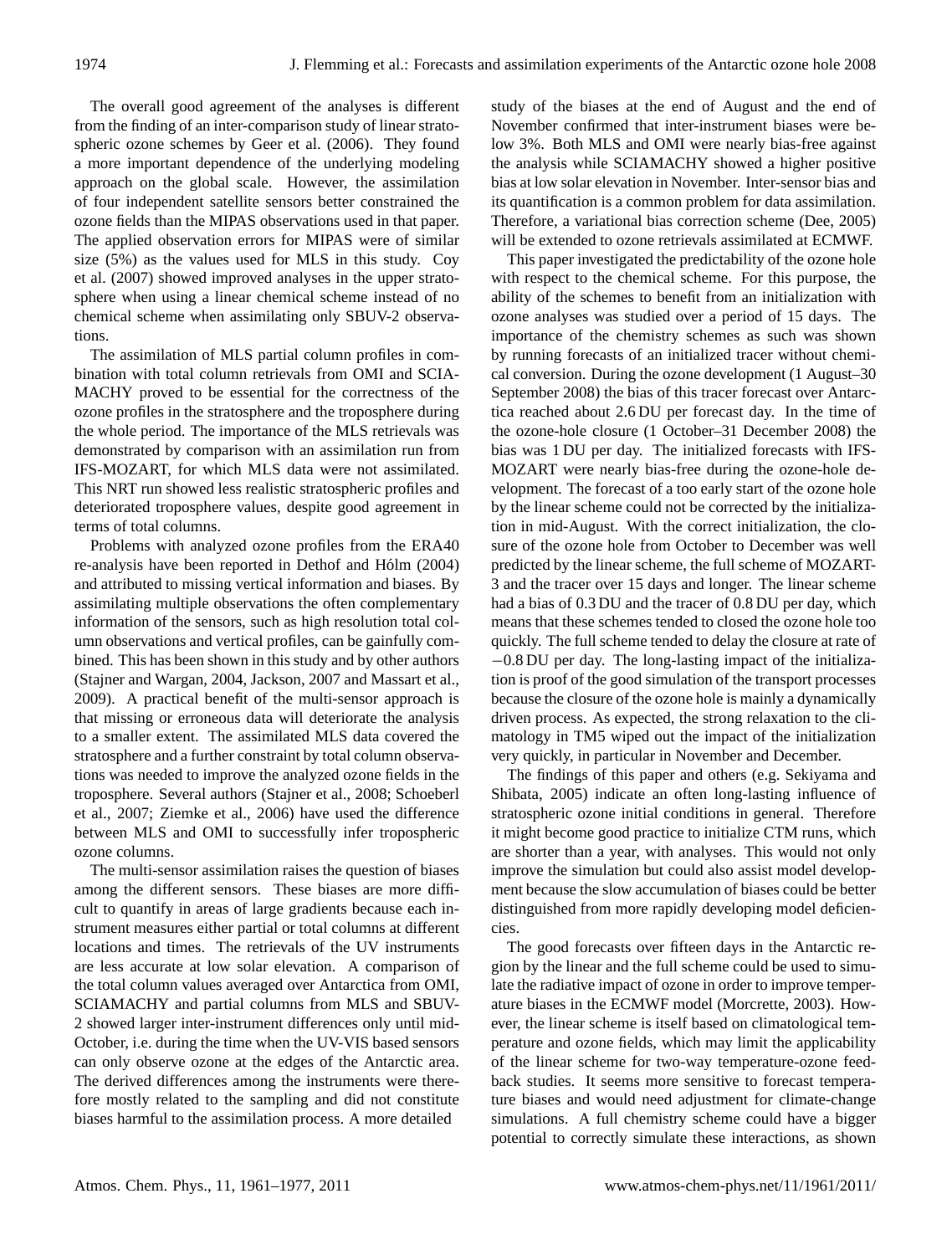by de Grandpré et al. (2009), even if improvements of the heterogeneous chemistry are still necessary.

*Acknowledgements.* We thank Rossana Dragani and Martin Suttie for helpful discussions on satellite observation errors. The ozone sonde data used in this publication were obtained as part of the Network for the Detection of Atmospheric Composition Change (NDACC) and the World Ozone and Ultraviolet Radiation Data Centre (WOUDC) and are publicly available from <http://www.ndacc.org> and [http://www.woudc.org.](http://www.woudc.org) The ozone soundings were carried out by Alfred Wegener Institute-Neumayer (AWI-NM), University of Wyoming, Finnish Meteorological Institute (FMI), National Meteorological Service of Argentina (SNMA), Japan Meteorological Agency (JMA), Australian Bureau of Meteorology (ABM) and National Oceanic and Atmospheric Administration (NOAA). The satellite data were downloaded from the National Aeronautics and Space Administration (NASA), the National Oceanic and Atmospheric Administration (NOAA) and the Koninklijk Nederlands Meteorologisch Instituut (KNMI). The work has been carried out in the GEMS and the MACC project, which are funded by the European Commission under the Sixth and Seventh Research Framework Programme, contract numbers SIP4-CT-2004-516099 and 218793.

Edited by: W. Lahoz

### **References**

- Allaart M. A. F., Kelder H., and Heijboer L. C.: On the relation between ozone and potential vorticity, Geophys. Res. Lett., 20, 811–814, 1993.
- Balis, D., Kroon, M. E. Koukouli, E. J. Brinksma, G. Labow, J. P., Veefkind, and McPeters, R. D.: Validation of Ozone Monitoring Instrument total ozone column measurements using Brewer and Dobson spectrophotometer ground-based observations, J. Geophys. Res., 112, D24S46, [doi:10.1029/2007JD008796,](http://dx.doi.org/10.1029/2007JD008796) 2007.
- Beekmann M., Ancellet G., Megie G., Smit H. G. J., and Kley D.: Intercomparison campaign for vertical ozone profiles including electrochemical sondes of ECC and Brewer-Mast type and a ground based UV-differential absorption radar, J. Atmos. Chem., 10, 259–288, 1994.
- Bhartia, P. K., McPeters, R. D., Mateer C. L., Flynn L. E., and Wellemeyer C.: Algorithm for the estimation of vertical ozone profiles from the backscattered ultraviolet technique, J. Geophys. Res.,101, 18793–18806, 1996.
- Benedetti, A., Morcrette, J.-J., Boucher, O., Dethof, A., Engelen, R., Fisher, M., Flentje, H., Huneeus, N., Jones, L., Kaiser, J., Kinne, S., Mangold, A., Razinger, M., Simmons, A., and Suttie, M.: Aerosol analysis and forecast in the European Centre for Medium-Range Weather Forecasts Integrated Forecast System: 2. Data assimilation, J. Geophys. Res., 114, D13205, [doi:10.1029/2008JD011115,](http://dx.doi.org/10.1029/2008JD011115) 2009.
- Cariolle, D. and Déqué, M.: Southern hemisphere medium-scale waves and total ozone disturbances in a spectral general circulation model, J. Geophys. Res., 91D, 10825–10846, 1986.
- Cariolle, D. and Teyssdre, H.: A revised linear ozone photochemistry parameterization for use in transport and general circulation models: multi-annual simulations, Atmos. Chem. Phys., 7, 2183–2196, [doi:10.5194/acp-7-2183-2007,](http://dx.doi.org/10.5194/acp-7-2183-2007) 2007.
- Coy, L., Allen, D. R., Eckermann, S. D., McCormack, J. P., Stajner, I., and Hogan, T. F.: Effects of model chemistry and data biases on stratospheric ozone assimilation, Atmos. Chem. Phys., 7, 2917—2935, [doi:10.5194/acp-7-2917-2007,](http://dx.doi.org/10.5194/acp-7-2917-2007) 2007.
- Daerden, F., Larsen, N., Chabrillat, S., Errera, Q., Bonjean, S., Fonteyn, D., Hoppel, K., and Fromm, M.: A 3D-CTM with detailed online PSC-microphysics: analysis of the Antarctic winter 2003 by comparison with satellite observations, Atmos. Chem. Phys., 7, 1755–1772, [doi:10.5194/acp-7-1755-2007,](http://dx.doi.org/10.5194/acp-7-1755-2007) 2007.
- Dee, D. P.: Bias and data assimilations, Q. J. Roy. Meteorol. Soc., 131, 3323–3343, 2005.
- de Laat, A. T. J., van der A, R. J., and van Weele, M.: Evaluation of tropospheric ozone columns derived from assimilated GOME ozone profile observations, Atmos. Chem. Phys., 9, 8105–8120, [doi:10.5194/acp-9-8105-2009,](http://dx.doi.org/10.5194/acp-9-8105-2009) 2009.
- de Grandpré, J., Ménard, R., Rochon, Y. J., Charrette, C., Chabrillat, S., and Robichaud, A.: Predictability of coupled chemistrydynamics data assimilation, Mon. Weather Rev., 137(25), 679– 692, 2009.
- Derber, J. C. and Wu, W.-S.: The Use of TOVS Cloud-Cleared Radiances in the NCEP SSI Analysis System, Mon. Weather Rev., 126, 2287–2299, 1998.
- Dethof, A. and Hólm, E. V.: Ozone assimilation in the ERA-40 reanalysis project, Q. J. Roy. Meteorol. Soc.,130, 2851–2872, 2004.
- Dragani, R.: Monitoring and assimilation of SCIAMACHY, GO-MOS and MIPAS retrievals at ECMWF. Annual Report for ESA contract 21519/08/I-OL: Technical support for global validation of ENVISAT data products, available online at: [http://www.](http://www.ecmwf.int/publications/library/do/references/list/18) [ecmwf.int/publications/library/do/references/list/18,](http://www.ecmwf.int/publications/library/do/references/list/18) 2009.
- Errera, Q., Daerden, F., Chabrillat, S., Lambert, J. C., Lahoz, W. A., Viscardy, S., Bonjean, S., and Fonteyn, D.: 4D-Var assimilation of MIPAS chemical observations: ozone and nitrogen dioxide analyses, Atmos. Chem. Phys., 8, 6169–6187, [doi:10.5194/acp-](http://dx.doi.org/10.5194/acp-8-6365-2008)[8-6365-2008,](http://dx.doi.org/10.5194/acp-8-6365-2008) 2008.
- Eskes, H. J., van Velthoven, P., and Kelder, H.: Global ozone forecasting based on ERS-2 GOME observations, Atmos. Chem. Phys., 2, 271–278, [doi:10.5194/acp-2-271-2002,](http://dx.doi.org/10.5194/acp-2-271-2002) 2002.
- Eskes, H. J., van Velthoven, P. F. J., Valks, P. J. M., and Kelder, H. M.: Assimilation of GOME total ozone satellite observations in a three-dimensional tracer transport model, Q. J. Roy. Meteorol. Soc., 129, 1663, [doi:10.1256/qj.02.14,](http://dx.doi.org/10.1256/qj.02.14) 2003.
- Eskes, H. J., van der A, R. J., Brinksma, E. J., Veefkind, J. P., de Haan, J. F., and Valks, P. J. M.: Retrieval and validation of ozone columns derived from measurements of SCIA-MACHY on Envisat, Atmos. Chem. Phys. Discuss., 5, 4429– 4475, [doi:10.5194/acpd-5-4429-2005,](http://dx.doi.org/10.5194/acpd-5-4429-2005) 2005.
- Fisher, M. and Andersson, E.: Developments in 4D-Var and Kalman Filtering. ECMWF Technical Memorandum 347, ECMWF, Shinfield Park, Reading, Berkshire, RG2 9AX, UK, 2001.
- Fisher, M.: Wavelet Jb A new way to model the statistics of background errors. ECMWF Newsletter, 106, 23-28, ECMWF, Shinfield Park, Reading, Berkshire, RG2 9AX, UK, 2006.
- Flemming, J., Inness, A., Flentje, H., Huijnen, V., Moinat, P., Schultz, M. G., and Stein, O.: Coupling global chemistry transport models to ECMWF's integrated forecast system, Geosci. Model Dev., 2, 253–265, [doi:10.5194/acp-2-253-2009,](http://dx.doi.org/10.5194/acp-2-253-2009) 2009.
- Fortuin, J. P. F. and Kelder, H.: An ozone climatology based on ozonesonde and satellite measurements, J. Geophys. Res., 103,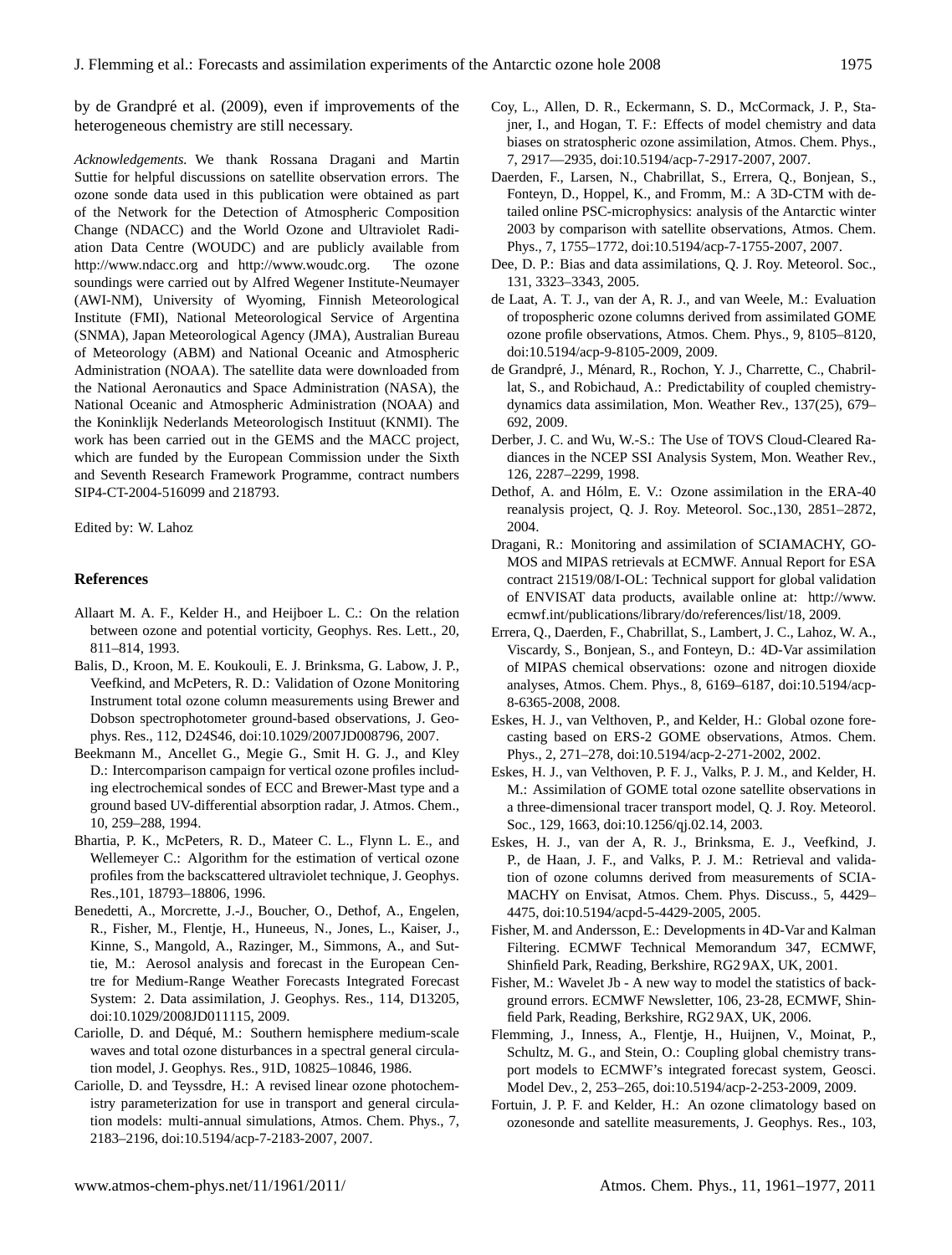31709–31734, 1998.

- Froidevaux, L., Jiang, Y. B., Lambert, A., Livesey, N. J., Read, W. G., Waters, J. W., Browell, E. V., Hair, J. W., Avery, M. A., McGee, T. J., Twigg, L.W., Sumnicht, G. K., Jucks, K. W., Margitan, J. J., Sen, B., Stachnik, R. A., Toon, G. C., Bernath, P. F., Boone, C. D., Walker, K. A., Filipiak, M. J., Harwood, R. S., Fuller, R. A., Manney, G. L., Schwartz, M. J., Daffer, W. H., Drouin, B. J., Cofield, R. E., Cuddy, D. T., Jarnot, R. F., Knosp, B.W., Perun, V. S., Snyder, W. V., Stek, P. C., Thurstans, R. P., and Wagner, P. A.: Validation of Aura Microwave Limb Sounder stratospheric ozone measurements, J. Geophys. Res., 113, D15S20, [doi:10.1029/2007JD008771,](http://dx.doi.org/10.1029/2007JD008771) 2008.
- Geer, A. J., Lahoz, W. A., Bekki, S., Bormann, N., Errera, Q., Eskes, H. J., Fonteyn, D., Jackson, D. R., Juckes, M. N., Massart, S., Peuch, V.-H., Rharmili, S., and Segers, A.: The ASSET intercomparison of ozone analyses: method and first results, Atmos. Chem. Phys., 6, 5445–5474, [doi:10.5194/acp-6-5445-2006,](http://dx.doi.org/10.5194/acp-6-5445-2006) 2006.
- Geer, A. J., Lahoz, W. A., Jackson, D. R., Cariolle, D., and McCormack, J. P.: Evaluation of linear ozone photochemistry parametrizations in a stratosphere-troposphere data assimilation system, Atmos. Chem. Phys., 7, 939–959, [doi:10.5194/acp-7-](http://dx.doi.org/10.5194/acp-7-939-2007) [939-2007,](http://dx.doi.org/10.5194/acp-7-939-2007) 2007.
- Gray, L. J. and Pyle, J. A.: A two dimensional model of the quasibiennial oscillation of ozone, J. Atmos. Sci., 46, 203–220, 1989.
- Hollingsworth, A., Engelen, R. J., Textor, C., Benedetti, A., Boucher, O., Chevallier, F., Dethof, A., Elbern, H., Eskes, H., Flemming, J., Granier, C., Kaiser, J. W., Morcrette, J.-J., Rayner, P., Peuch, V. H., Rouil, L., Schultz, M. G., Simmons, A. J., and The GEMS Consortium: Towards a Monitoring and Forecasting System For Atmospheric Composition: The GEMS Project, Bull. Am. Meteorol. Soc., 89, 1147–1164, 2008.
- Hólm, E. V., Untch, A., Simmons, A., Saunders, R., Bouttier, F., and Andersson, E.: Multivariate ozone assimilation in fourdimensional data assimilation, in: Proceedings of the SODA-Workshop on Chemical Data Assimilation, 9–10 December 1998, KNMI, De Bilt, The Netherlands, 89–94, 1999.
- Horowitz, L. W., Walters, S., Mauzerall, D. L., Emmons, L. K., Rasch, P. J., Granier, C., Tie, X. X., Lamarque, J. F., Schultz, M. G., Tyndall, G. S., Orlando, J. J., and Brasseur, G. P.: A global simulation of tropospheric ozone and related tracers: Description and evaluation of MOZART, version 2, J. Geophys. Res., 108(D24), 4784, [doi:10.1029/2002JD002853,](http://dx.doi.org/10.1029/2002JD002853) 2003.
- Hortal, M. and Simmons, A. J.: Use of reduced Gaussian grids in spectral models, Mon. Weather Rev., 119, 1057–1074, 1991.
- Houweling, S., Dentener, F., and Lelieveld, J.: The impact of non-methane hydrocarbon compounds on tropospheric photochemistry, J. Geophys. Res., 103(D9), 10673–10696, [doi:10.1029/97JD03582,](http://dx.doi.org/10.1029/97JD03582) 1998.
- Inness, A., Flemming, J., Suttie, M., and Jones, L.: GEMS data assimilation system for chemically reactive gases, Technical Memoradum No. 587, European Centre for Medium-Range Weather Forecasts (ECMWF), 2009.
- Jackson, D. R: Assimilation of EOS MLS ozone observations in the Met Office data-assimilation system, Q. J. Roy. Meteorol. Soc., 133, 1771–1788, 2007.
- Jackson, D.R., and Orsolini, Y.J.: Estimation of Arctic ozone loss in winter 2004/05 based on assimilation of EOS MLS observations, Q. J. Roy. Meteorol. Soc., 134, 1833–1841, 2008.
- Josse, B., Simon, P., and Peuch, V.-H.: Rn-222 global simulations with the multiscale CTM MOCAGE, Tellus, 56B, 339–356, 2004.
- Kalnay, E. : Atmospheric Modeling, Data Assimilation and Predictability, Cambridge University Press, Cambridge, 341 pp., 2003.
- Kinnison, D. E., Brasseur, G. P., Walters, S., Garcia, R. R.,. Marsh, D. R , Sassi, F., Harvey, V. L., Randall, C. E., Emmons, L., Lamarque, J. F., Hess, P., Orlando, J. J., Tie, X. X., Randel, W., Pan, L. L., Gettelman, A., Granier, C., Diehl, T., Niemeier, U., and Simmons, A. J.: Sensitivity of Chemical Tracers to Meteorological Parameters in the MOZART-3 Chemical Transport Model, J. Geophys. Res, 112, D03303, [doi:10.1029/2008JD010739,](http://dx.doi.org/10.1029/2008JD010739) 2007.
- Khattatov, B. V., Lamarque, J.-F., Lyjak, L. V., Ménard, R., Levelt, P. F., Tie, X. X., Gille, C., and Brasseur, G. P.: Assimilation of satellite observations of long-lived chemical species in global chemistry-transport models, J. Geophys. Res., 105, 29135–29144, 2000.
- Krämer, M., Müller, R., Bovensmann, H., Burrows, J., Brinkmann, J., Röth, E.P., Grooß, J.-U., Müller, R., Woyke, T., Ruhnke, R., Günther, G., Hendricks, J., Lippert, E., Carslaw, K. S., Peter, T., Zieger, A., Brühl, C., Steil, B., Lehmann, R., and McKenna, D. S.: Intercomparison of Stratospheric Chemistry Models under Polar Vortex Conditions, J. Atmos. Chem., 45, 51–77, 2003.
- Krol, M.C., Houweling, S., Bregman, B., van den Broek, M., Segers, A., van Velthoven, P., Peters, W., Dentener F. and Bergamaschi, P.: The two-way nested global chemistry-transport zoom model TM5: algorithm and applications Atmos. Chem. Phys., 5, 417–432, [doi:10.5194/acp-5-417-2005,](http://dx.doi.org/10.5194/acp-5-417-2005) 2005.
- Lahoz, W. A., Errera, Q., Swinbank, R., and Fonteyn, D.: Data assimilation of stratospheric constituents: a review, Atmos. Chem. Phys., 7, 5745–5773, [doi:10.5194/acp-7-5745-2007,](http://dx.doi.org/10.5194/acp-7-5745-2007) 2007.
- Levelt, P. F., Khattatov, B. V., Gille, J. C., Brasseur, G. P., Tie, X. X. and Waters, J.W.: Assimilation of MLS ozone measurements in the global three-dimensional chemistry transport model ROSE, Geophys. Res. Lett., 25, 4493–4496, 1998.
- Long, C. S., Miller, A. J., Lee, H. T., Wild, J. D., Przywarty, R. C., and Hufford, D.: Ultraviolet Index Forecasts issued by the National Weather Service, Bull. Amer. Meteorol. Soc., 77, 729– 748, 1996.
- Lorenz, E.: Predictability a problem nearly solved, in Predictability of Weather and Climate, edited by: Palmer, T. and Hagedorn, R., Cambridge University Press, Cambridge, 2006.
- Mahfouf, J. F. and Rabier, F.: The ECMWF operational implementation of four-dimensional variational assimilation. Part I: experimental results with improved physics, Q. J. Roy. Meteorol. Soc. 126, 1171–1190, 2000.
- Massart, S., Clerbaux, C., Cariolle, D., Piacentini, A., Turquety, S., and Hadji-Lazaro, J.: First steps towards the assimilation of IASI ozone data into the MOCAGE-PALM system, Atmos. Chem. Phys., 9, 5073–5091, [doi:10.5194/acp-9-5073-2009,](http://dx.doi.org/10.5194/acp-9-5073-2009) 2009.
- McCormack, J. P., Eckermann, S. D., Siskind, D. E., and McGee, T. J.: CHEM2D-OPP: A new linearized gas-phase ozone photochemistry parameterization for high-altitude NWP and climate models, Atmos. Chem. Phys., 6, 4943–4972, [doi:10.5194/acp-6-](http://dx.doi.org/10.5194/acp-6-4943-2006) [4943-2006,](http://dx.doi.org/10.5194/acp-6-4943-2006) 2006.
- McLinden, C. A., Olsen, S. C., Hannegan, B., Wild, O., Prather, M. J., and Sundet, J.: Stratospheric ozone in 3-D models: A sim-